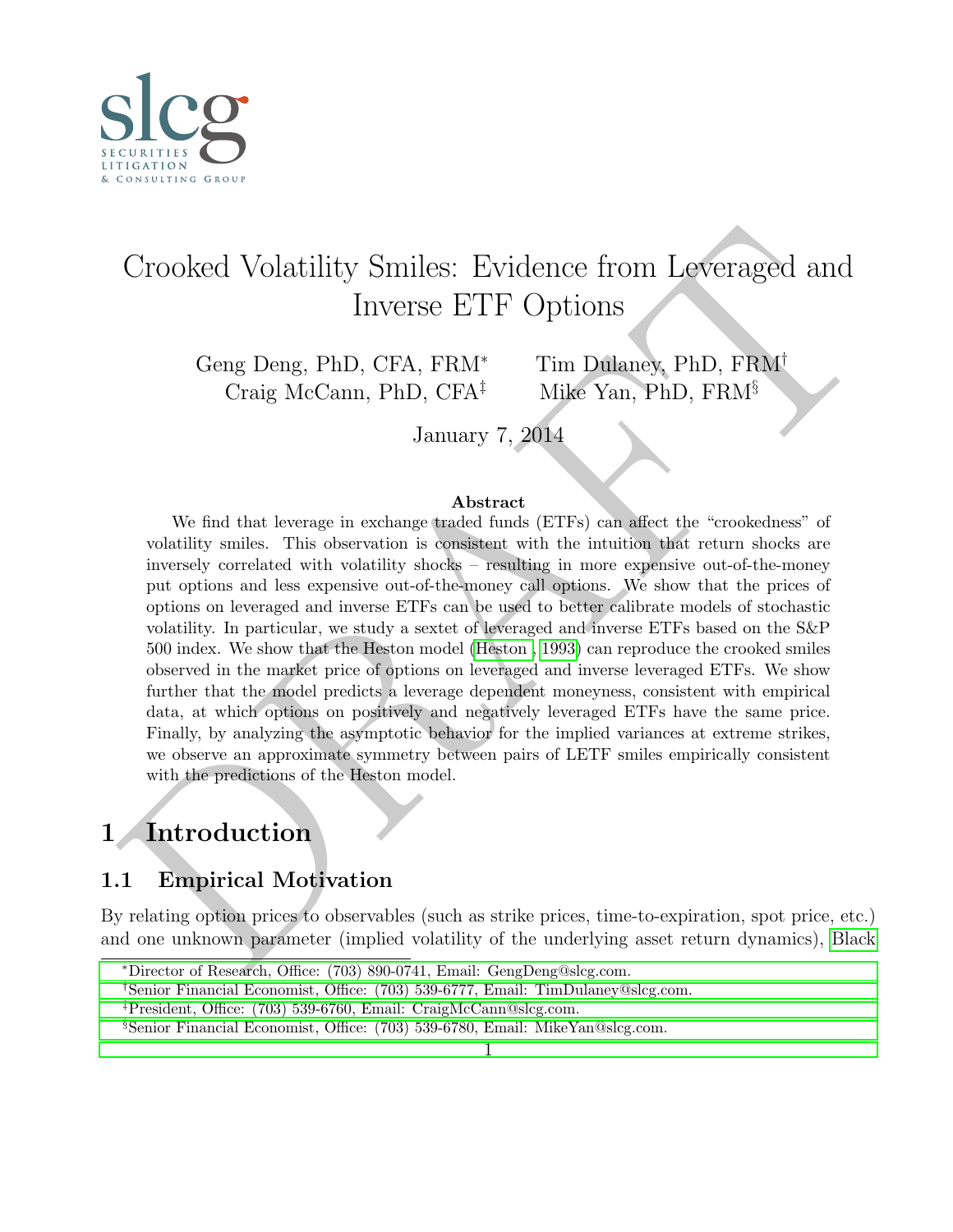[and Scholes](#page-20-0) [\(1973\)](#page-20-0) allowed practitioners to more systematically study observed option prices. Furthermore, this unknown parameter allowed researchers to normalize comparisons between options with different observables.

For all of the success of the Black-Scholes model and for its near-ubiquity today, there are several shortcomings of the model. For example, [Rubinstein](#page-22-0) [\(1985\)](#page-22-0) pointed out strike price biases and close-to-maturity biases by studying the prices of the most active option on the CBOE.<sup>1</sup> In subsequent works, Rubinstein (1994) and Jackwerth and Rubinstein (1996) showed that options on stocks and stock options exhibit volatility skew and that foreign currency options exhibit a volatility smile (at-the-money options are cheaper than in-the-money or out-of-the-money options).

In Figure 1, we show a typical volatility smile for call options on equities and equity indices.<sup>[2](#page-0-0)</sup> The volatilities implied by the prices of in-the-money options is higher than the volatility implied by the prices of at-the-money options which is higher than the volatility implied by the prices of out-of-the-money options.

<span id="page-1-1"></span>



<span id="page-1-0"></span>In this paper, we study the implied volatility surface of options on leveraged ETFs (LETFs) and inverse leveraged ETFs (ILETFs). In particular, we consider members of a sextet of exchange traded funds (ETFs) tracking the S&P 500 index. See Table 1 for the names, tickers and corresponding leverage factor  $(\ell)$ . The *daily* percentage change in the net asset value of an ETF with leverage factor  $\ell$  is  $\ell$  times the *daily* percentage change of the underlying index.<sup>3</sup> LETFs have

<sup>1</sup> Other early empirical studies of implied volatilites include Latane and Rendleman (1976), Beckers (1981), Canina and Figlewski (1993) and Derman and Kani (1994).

<sup>&</sup>lt;sup>2</sup> For a review, see Hull  $(2011)$ .<br><sup>3</sup> For a recent discussion of the

<sup>3</sup> For a recent discussion of the detrimental effect of daily rebalancing in LETFs and ILETFs on buy-and-hold investors, see Dulaney et al (2012).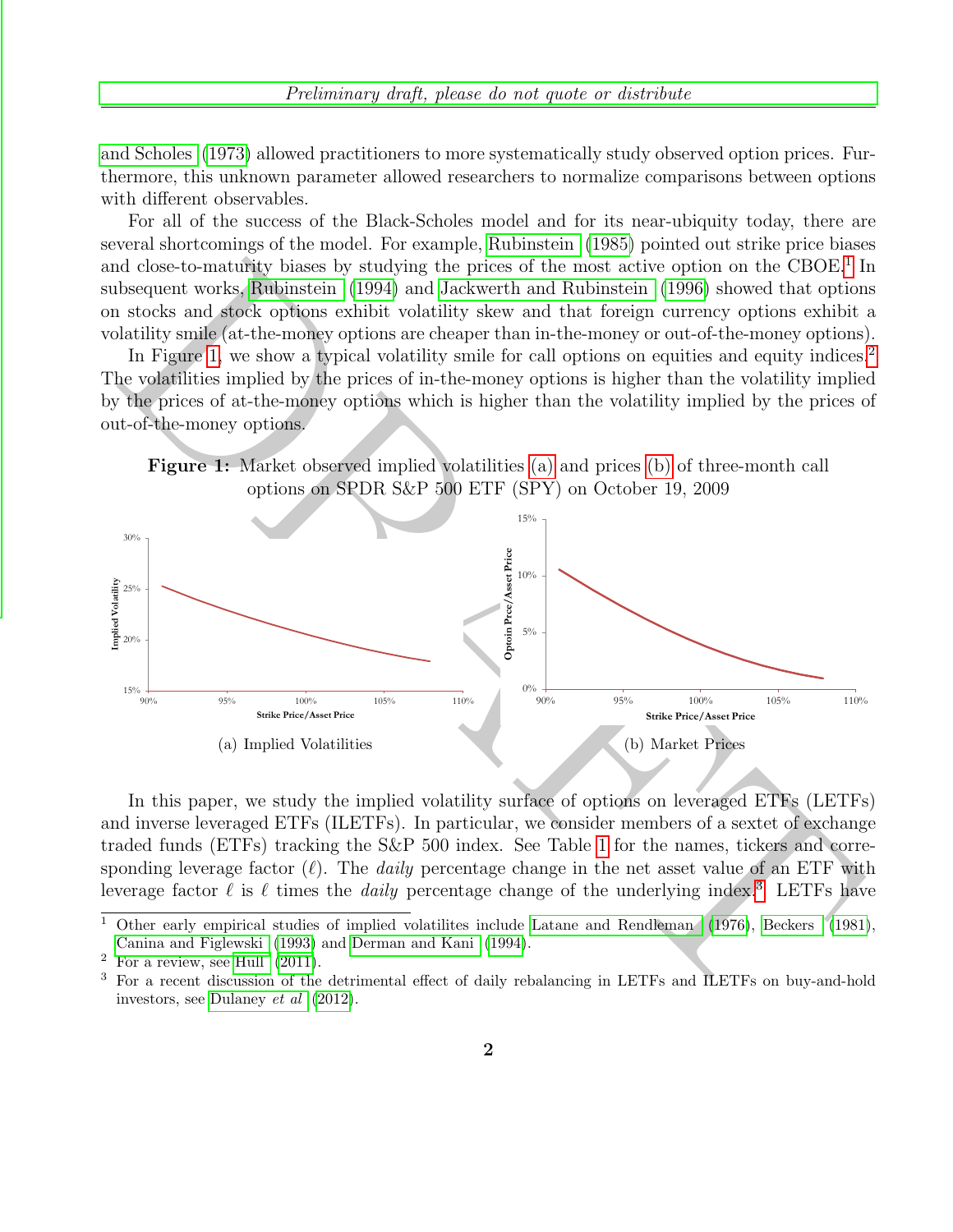| Fund Name                            | Ticker     |      |  |
|--------------------------------------|------------|------|--|
| ProShares UltraPro Short S&P 500 ETF | SPXU       | $-3$ |  |
| ProShares UltraShort S&P 500 ETF     | <b>SDS</b> | $-2$ |  |
| ProShares Short S&P 500 ETF          | $SH = 1$   |      |  |
| SPDR S&P 500 ETF                     | <b>SPY</b> |      |  |
| ProShares Ultra S&P 500 ETF          | SSO        |      |  |
| ProShares UltraPro S&P 500 ETF       |            |      |  |

Table 1: Sextet of LETFs tracking the S&P 500 index

leverage factor  $\ell \geq 1$  while ILETFs have leverage factor  $\ell \leq -1$ .<sup>4</sup>

According to the Black-Scholes model, an option on an LETF with leverage factor  $\ell \geq 1$  should have the same price as an option on an ILETF with leverage factor  $(-\ell)$  if both options share the same strike price and expiration – if these ETFs share the same underlying index.<sup>5</sup> This is intuitive because, in risk-neutral valuation, the only difference between the evolution of the LETF or ILETF is the leverage factor that proportionally increases the volatility. Since the option price is dependent upon the square of the volatility, the price of options on LETFs and ILETFs with the same strike and expiration should have the same price.

<span id="page-2-0"></span>Problems Of tracket 2010 ETF S108 22<br>
Problems Short S&P 500 ETF S10 22<br>
Problems Short S&P 500 ETF SF 24<br>
SP[DR](#page-21-6) S4C 500 E[T](#page-0-0)F SEV 2<br>
Problems UltraPro S&P 500 ETF SPN 2<br>
Problems UltraPro S&P 500 ETF SPN 2<br>
According to the In Figure 2(a) we show the volatility smile for options on an LETF with  $\ell = 3$  and an ILETF with  $\ell = -3$ . The pattern of implied volatilities for ProShares UltraPro S&P 500 ETF (UPRO) is similar to the pattern of implied volatilitys in Figure  $1(a)$ , with the volatilities of UPRO roughly three times the implied volatilities from options on SPY. On the other hand, the options on the inverse ETF (SPXU) have implied volatilities that are a decreasing function of the moneyness. Figure 2(a) shows that the prediction of the option prices under the Black-Scholes model is not consistent with empirical data.

<sup>4</sup> SPY has leverage factor of one, and is actually unleveraged. In an abuse of terminology, we refer to SPY as an LETF with leverage factor  $\ell = 1$ .

<sup>&</sup>lt;sup>5</sup> In the current paper, we assume the spot prices of both LEFT and ILEFT are identical, and set them as \$100. For empirical data, we use the concept of moneyness, defined as the ratio of the strike price to the spot price of the ETF (see also Lee (2004)). For consistency, we also normalize the option prices by the spot price of the ETF.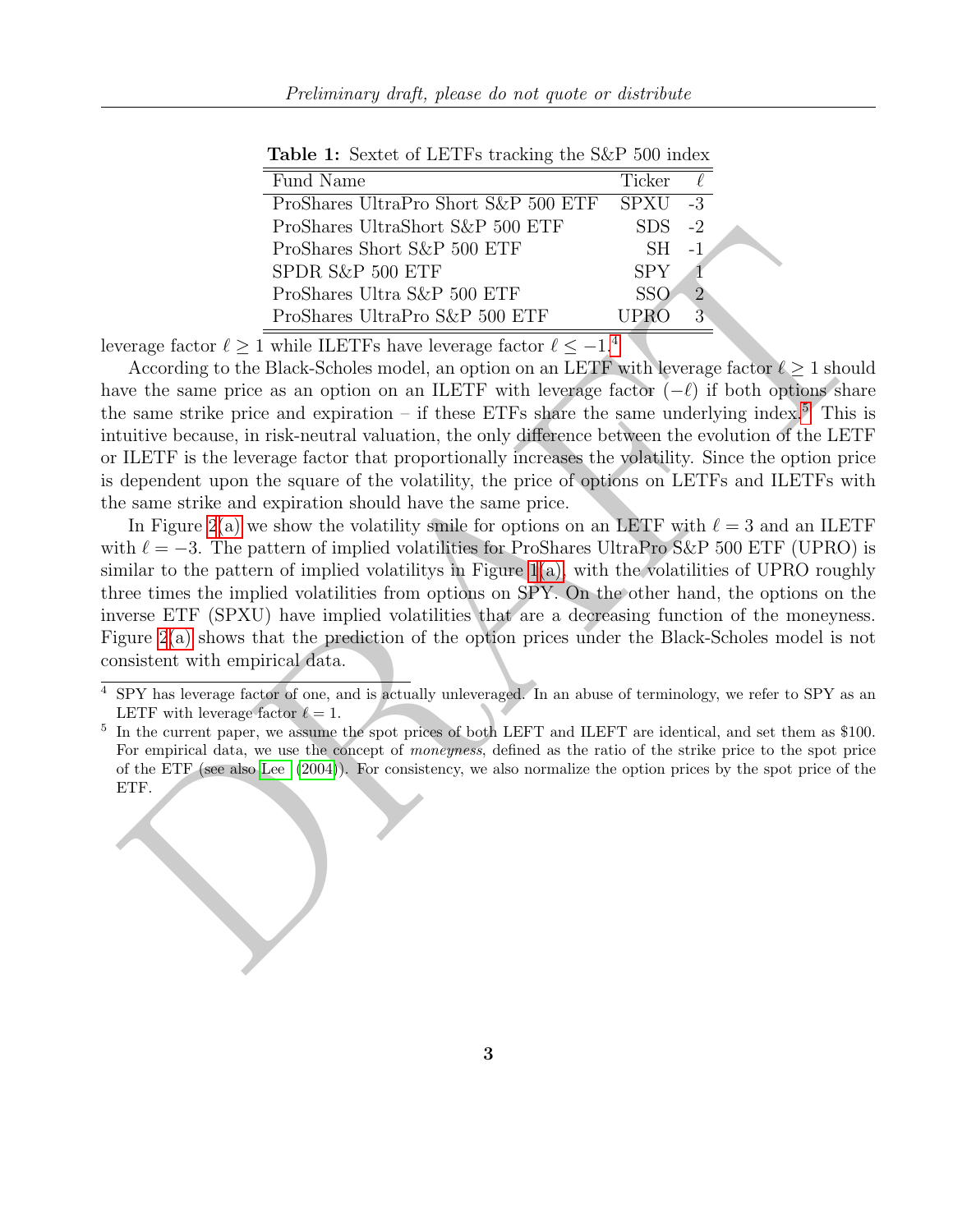Figure 2: Market observed implied volatilities [\(a\)](#page-3-1) and prices [\(b\)](#page-3-0) of three-month call options on ProShares UltraPro Short S&P 500 ETF (SPXU) and ProShares UltraPro S&P 500 ETF (UPRO) for different strike prices on October 19, 2009

<span id="page-3-1"></span>

<span id="page-3-0"></span>Figure 2(b) shows the price of call options on these leveraged ETFs as a function of the normalized strike price. These observations suggest that the crookedness of the volatility smile is dependent on the leverage factor  $\ell$ .

The prices of in-the-money call options on positively leveraged ETFs  $(\ell_1 \geq 1)$  imply lower volatilities than the prices of in-the-money call options on ILETFs ( $\ell_2 \leq 0$ ) for the same level of leverage  $(\ell_1 = |\ell_2|)$  and moneyness. Similarly, the prices of out-of-the-money call options on positively leveraged ETFs imply lower volatilities than the prices of out-of-the-money call options on ILETFs for the same level of leverage and moneyness.<sup>6</sup>

Intuitively, we expect stock returns to be negatively correlated with volatility shocks – e.g. large price decline and an increase in volatility. As a result, far from the money put options are more expensive than one may naively expect. As a result, the volatility implied by option market prices are increasing with decreasing moneyness, as shown in Figure 2(a). For an inverse ETF, stock returns would be *positively* correlated with volatility shocks – e.g. large price declines in the underlying leads to large price increases in the inverse ETF. As a result, the volatility implied by option market prices on inverse ETFs should be increasing with increasing moneyness. The combination of these two arguments implies that low moneyness options on positively leveraged ETFs will be more expensive than similar options on negatively leveraged ETFs.

We explore this phenomenon, as well as the crossing phenomena shown in Figure 2(b), both empirically and theoretically in this paper.<sup>7</sup> Although this phenomenon is intuitive, there has been

<sup>6</sup> Both of these statements make the implicit assumption that the prices are being compared on options with the same moneyness and maturity.

<sup>7</sup> The strike price at which the prices of call options on LETFs and ILETFs are equal is another common feature of the options data.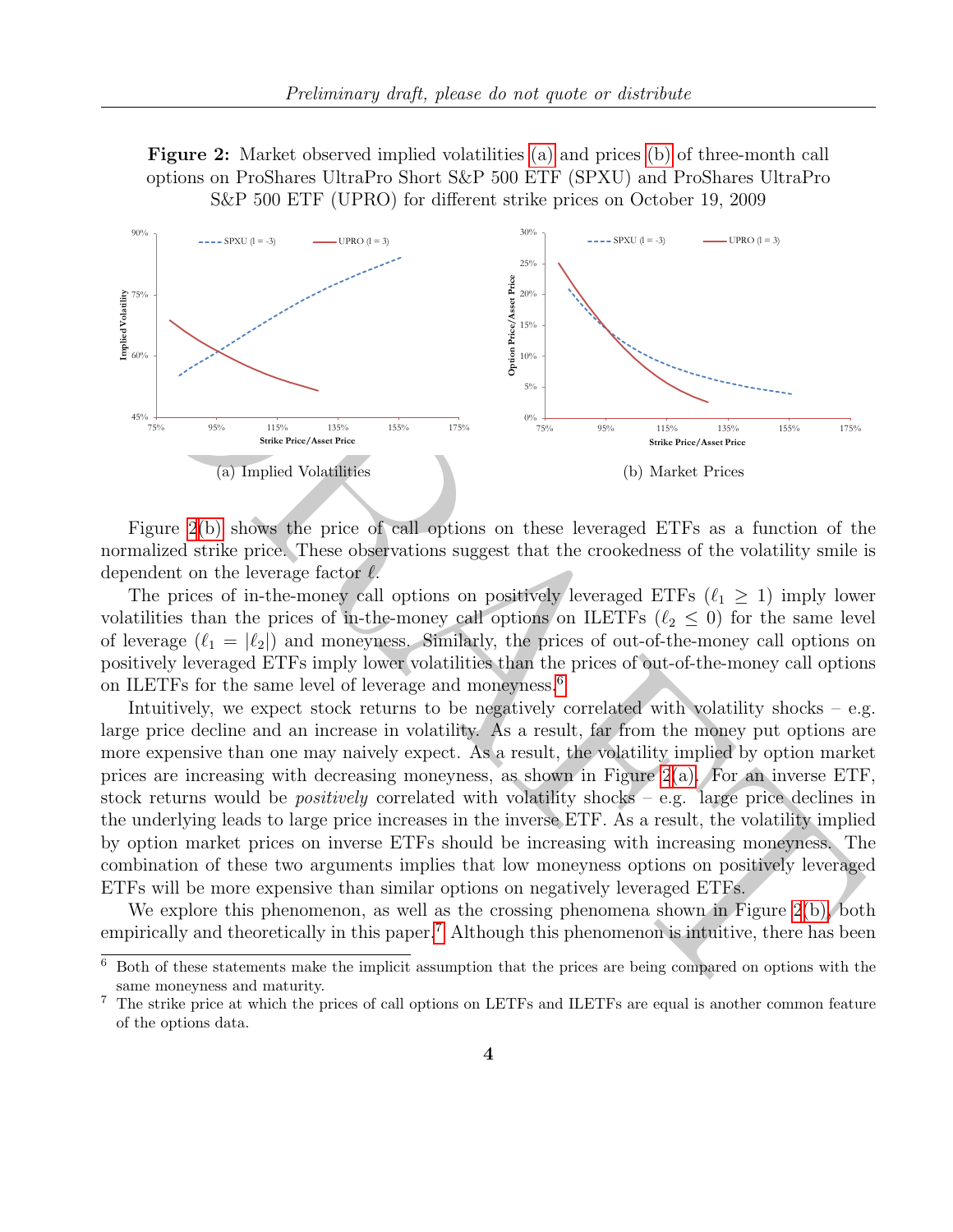no study of the crossing behavior depicted in Figure [2\(b\)](#page-3-0) and this paper seeks to fill this gap.

### 1.2 Observable Implications

We use the stochastic volatility model in Heston (1993) to explain the "crooked smiles" in the options market. This Heston model, similar to the Black-Scholes model, has closed-form solutions for the valuation of European put and call options but incorporates stochastic volatility.

Unlike the constant implied volatility in the Black-Scholes model, the dynamics of the volatility is correlated with the dynamics of the stock price or index level in the Heston model. This stochastic volatility model is better equipped to account for observed skewness and kurtosis of return distributions.<sup>8</sup>

Volatility smiles have often been explained either by jump-diffusion models as suggested by [Merton](#page-21-7) (1976) or with stochastic volatility as in models proposed by Hull and White (1987) and [Heston](#page-21-0) (1993). We consider the Heston model here because of the convenient analytic properties.

fe use the stochastic volatility model in Heston (1993) to explain the "crofice) smiles" in this interval volume market. This listen model, similar to the Black-Scholes model, this closed-form solutions market. This liste Option pricing in the context of leveraged ETFs has recently gained interest in the literature. Ahn *et al* (2012) and Zhang (2010) use standard transformation methods to price options on ETFs and LETFs within the Heston stochastic volatility framework. We extended their research by deriving the dynamics of LETFs. The closed-form solutions use a Green function approach following the method in Lipton (2001). Our numerical simulations show that the Heston model can explain the patterns in option prices on LETFs and ILETFs. We observe that the crooked smile is present only when there exists non-zero correlation between the Brownian motions for the asset returns and the variance.<sup>9</sup> Furthermore, we show that the model predicts a moneyness – dependent upon the level of leverage – for which the prices of positively and negatively leveraged ETF options have the same price and that this prediction is consistent with empirical data.

We also study the asymptotic behavior of implied variance curves for options on LETF and ILETF. This analysis relies heavily upon the moment expansion framework in Lee (2004) and Rollin *et al* (2009). Subsequently analyses – (Friz *et al*, 2011) and (de Marco and Martini, [2012\)](#page-20-4) – refined the volatility smile expansion within the Heston model. Building upon Lee's work, Benaim and Friz (2009) showed how the tail asymptotics of risk-neutral returns can be directly related to the asymptotics of the volatility smile and they applied this approach to time-changed Lévy models and the Heston model (Benaim and Friz  $(2008)$ ).

We provide empirical evidence that the asymptotic slopes of the implied variance curves for options on LETF and ILETF show an approximate symmetry and that this approximate symmetry is consistent with the Heston model. In particular, we show that the large-strike asymptotic slopes

<sup>8</sup> Derman and Kani (1994) discuss the connection between the dynamics of the underlying stock price – which determines the moments of the return distribution – and the volatility smile. The Heston model has been studied before as an explanation for volatility smiles present in the Black-Scholes model – see, for example, [Sircar and](#page-22-3) [Papanicolaou](#page-22-3) [\(1999\)](#page-22-3).

<sup>9</sup> When the correlation is zero, the Heston model is equivalent to the Black-Scholes model.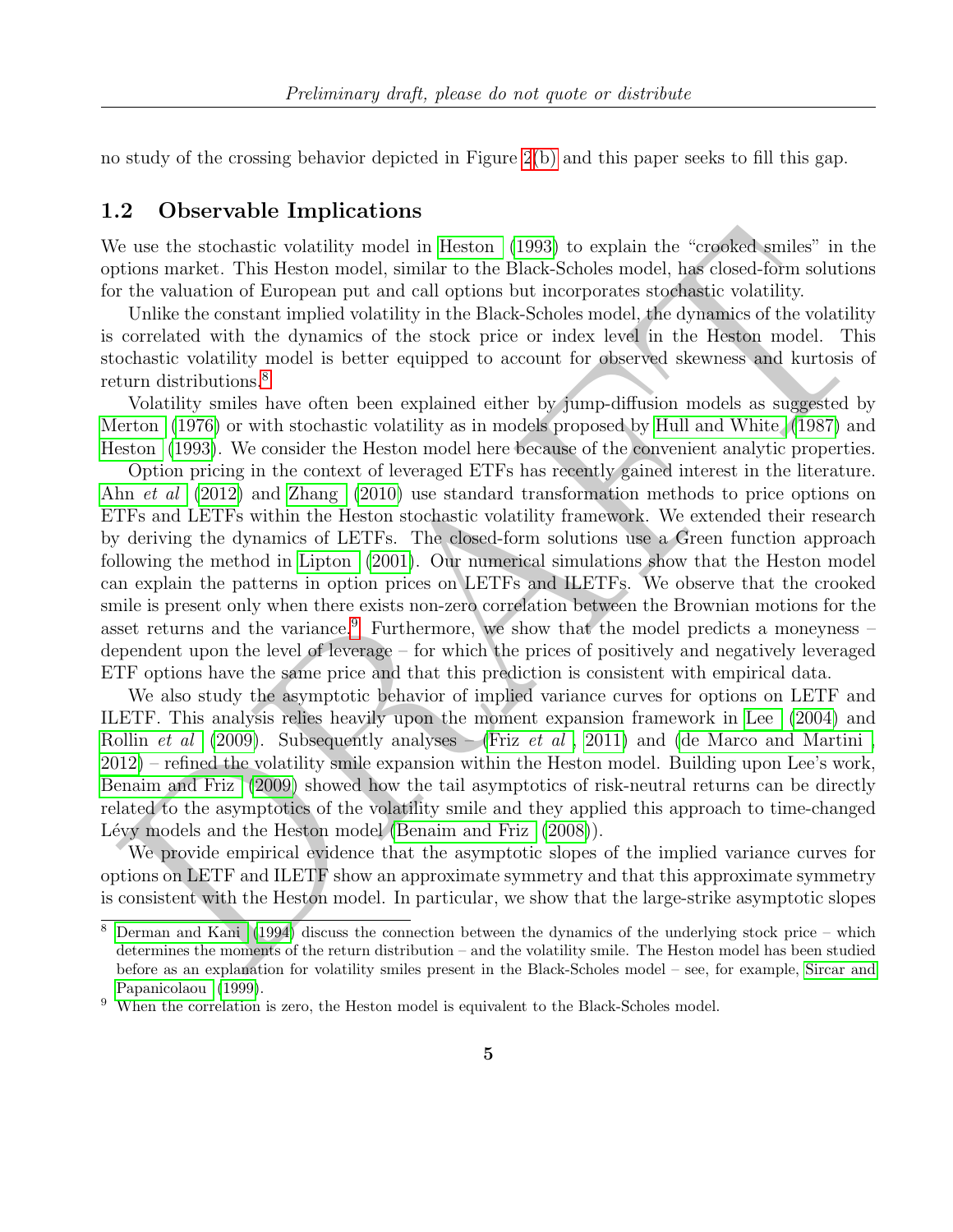of the implied variance curves for LETFs are related to the small-strike asymptotic slopes of the implied variance curves for ILETFs. Both simulated examples and market data are presented.

The rest of the paper is organized as following. In Section [2,](#page-5-0) we review the Black-Scholes model, and Heston stochastic volatility model. The closed-form solution of the call options of LETF and ILETF is derived under Heston dynamics. In Section [3,](#page-7-0) the asymptotic behaviors of the option prices are studied as the moneyness goes extremely large and small. In Section 4, we simulate the option prices under Heston dynamics, and compare the prices across different leverage numbers  $\ell$ . In addition, we calibrate our model using the empirical data in Section 5. The paper is concluded in Section 6.

## <span id="page-5-0"></span>2 Leveraged and Inverse ETF Option Prices

### <span id="page-5-1"></span>2.1 The Black-Scholes Model

If an asset price  $S_t$  follows a geometric Brownian motion, then its dynamics are described by the classic stochastic differential equation

$$
\frac{dS_t}{S_t} = (\mu - q)dt + \sigma dW_t,
$$

where  $\mu$ , q, and  $\sigma$  are expected return, dividend yield and implied volatility of the asset, respectively. All three parameters are assumed to be constant and continuously compounded. The price of an LETF or ILETF  $L_t$ , which tracks  $\ell$  times daily return of the underlying asset, satisfies

$$
\frac{dL_t}{L_t} = (\mu_{\ell} - q_{\ell})dt + \sigma_{\ell}dW_t.
$$

where  $\mu_{\ell} = \ell \mu$  and  $\sigma_{\ell} = \ell \sigma$ . This implies that the volatilities of the returns are leveraged  $|\ell|$  times.

Under risk-neutral assumptions, the expected return of the LETFs  $\mu_l$  is the risk-free rate r, independent of *l*. Therefore, the option price  $C(t, L)$ , satisfies the following Black-Scholes

$$
\frac{\partial C}{\partial t} + \frac{1}{2}\sigma^2 \ell^2 L^2 \frac{\partial^2 C}{\partial L^2} + (r - q_\ell) L \frac{\partial C}{\partial L} - rC = 0,
$$
\n(1)

where  $r$  is the constant risk-free rate.

equation:<sup>10</sup>

ices are studied as the moneyanes goes extremely lange and small. In Section 4, we simulate the<br>identical prices under Restor dynamics, and compare the prices access different leverage numbers<br>did in , we calibrate our mo In this model, the volatility (the standard deviation for the instantaneous ETF return  $dL_t/L_t$ ) is always  $|\ell|\sigma$ , and is independent of the strike price of the option contract, as well as the sign of the leverage number  $\ell$ . If both LETF and ILETF have the same leverage factor in absolute value and the same dividend yield  $q_\ell$ , we should observe the same implied volatility and same option price under the Black-Scholes model. Figure 2(b) shows that this theoretical prediction is inconsistent with observed market option prices.

<sup>&</sup>lt;sup>10</sup> For simplicity, we drop the subscript t for the price process  $L_t$ .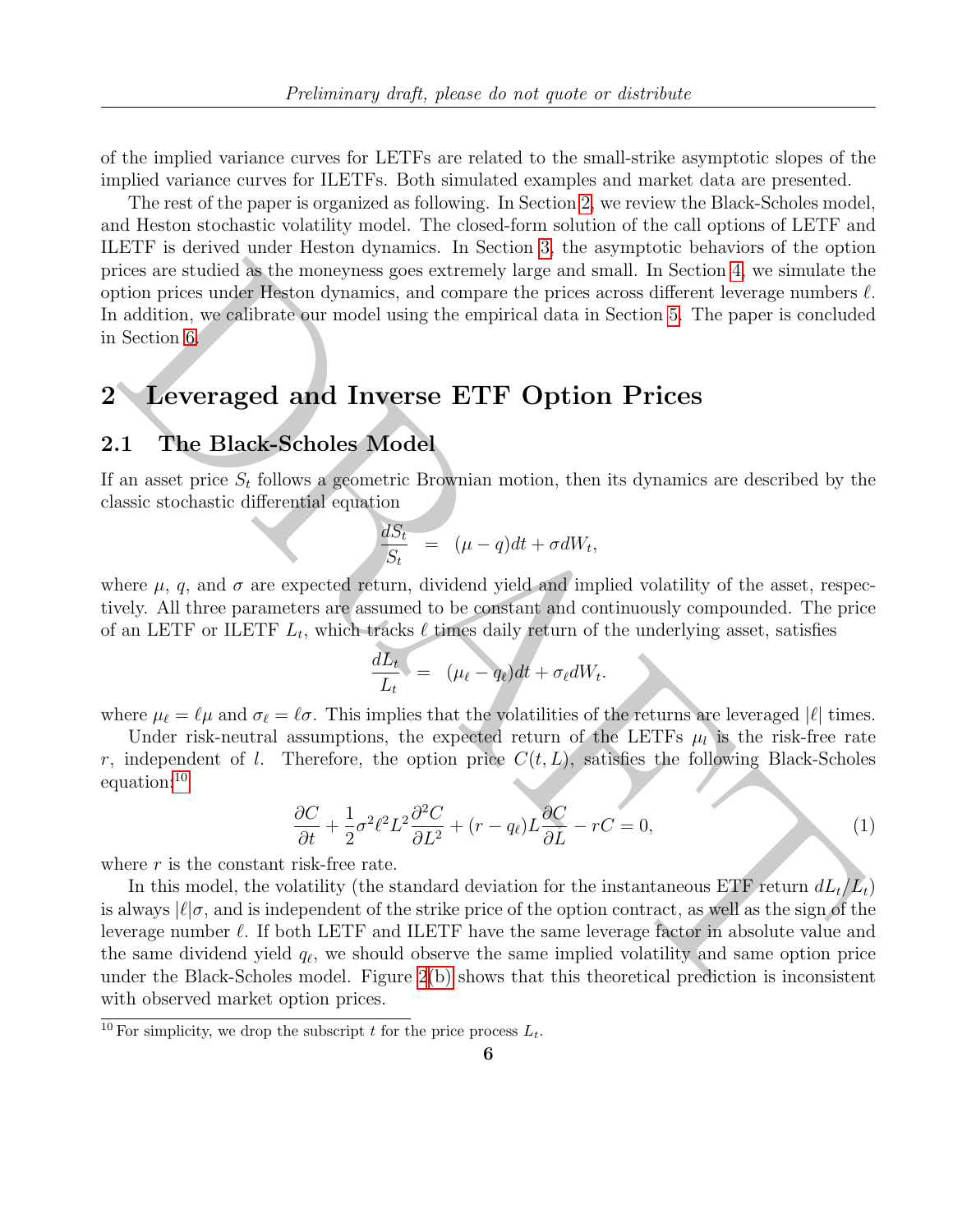### 2.2 Heston's Stochastic Volatility Model

Since the Black-Scholes model is not able to adequately describe the phenomena observed in the option prices on the sextet of leveraged ETFs in Section [2.1,](#page-5-1) we turn to alternative models of asset dynamics. We choose to discuss the Heston model (Heston , 1993) in particular because of the closed-form solutions for European option prices and the depth of literature analyzing the details of the model.

In the risk-neutral framework, we write  $L_t$  as the price of the LETF or ILETF,  $v_t$  as the variance of the underlying stock. These variables are governed by the dynamics

<span id="page-6-0"></span>
$$
\frac{dL_t}{L_t} = (r - q_\ell)dt + \ell \sqrt{v_t} dW_{1t};
$$
\n
$$
dv_t = \kappa(\theta - v_t)dt + \epsilon \sqrt{v_t} dW_{2t}.
$$
\n(2)

where  $W_{1t}$  and  $W_{2t}$  are two Brownian motions with a correlation value  $\rho$ , *i.e.*,

$$
\mathbb{E}\left[dW_{1t}dW_{2t}\right] = \rho dt. \tag{4}
$$

A simple derivation shows the stochastic process  $L_t$  is linked to the underlying stock price process  $\overrightarrow{S_t}$  and the realized variance  $\int_0^t v_t dt$ 

$$
\frac{L_t}{L_0} = \left(\frac{S_t}{S_0}\right)^l \exp\left(\frac{l - l^2}{2} \int_0^t v_s ds + (1 - l)r\right). \tag{5}
$$

mannics. We choose to discuss the Heston model (Heston , 1993) in particular because of the model.<br>
See therm solutions for European option prices and the depth of literature analyzing the details<br>
In the risk-neutral fra The equation implies that a higher realized variance implies a larger deviation between the holding period returns of LETFs and those of the underlying stock. Though the equation cannot be directly used in valuing options on LETFs, it shows the necessity of using stochastic volatility models since dynamic variance is an important component of the return of LETFs.<sup>11</sup>

Utilizing the following theorem, we derive the call option value for LETFs.

<span id="page-6-1"></span>**Theorem 1.** The value of an European call option with strike  $K$  for an LETF in the Heston model is in the form

$$
C(L_t, v_0, \tau) = Ke^{\frac{X_t}{2} - r\tau} U(\tau, X_t, v_0),
$$
\n(6)

where  $v_0$  is the initial variance value at time 0 and  $\tau$  is the time to maturity  $\tau = T - t$ .  $X_t$  is defined as  $\ln \frac{F_t}{K}$ , where  $F_t$  is the forward price of LETF and is defined as  $F_t = L_t e^{(r-q)\tau}$ . The function  $U(\tau, X_t, v_0)$  is given by Equation (19) in Appendix A.

Proof. See proof in Appendix A.

<sup>&</sup>lt;sup>11</sup> For a constant volatility model, the realized variance is simply  $\int_0^t v dt = vt$ . For a more complete discussion of this topic, see [\(Avellaneda and Zhang , 2010\)](#page-20-7).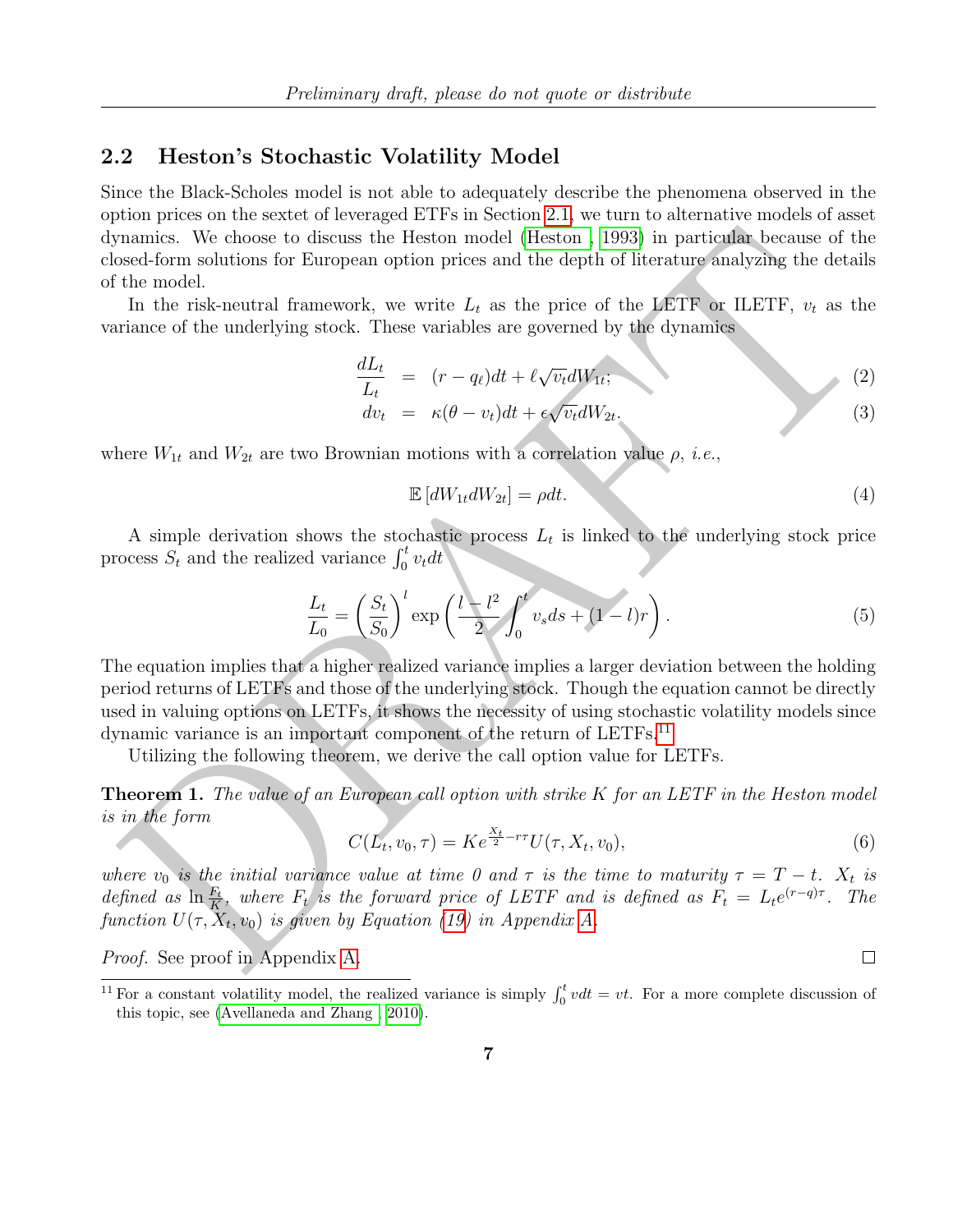Alternatively, a single set of change variables could simplify the valuation approach. If we introduce the following change of variables<sup>[12](#page-0-0)</sup>

<span id="page-7-1"></span>
$$
\begin{array}{rcl}\n\hat{v}_t &=& \ell^2 v_t; \\
\hat{\theta} &=& \ell^2 \theta; \\
\hat{\epsilon} &=& |\ell|\epsilon; \\
\hat{\rho} &=& \text{Sign}(\ell)\rho;\n\end{array} \tag{7}
$$

The stochastic differential equations in Equation (2) and Equation (3) are converted into the following standard Heston model

$$
\frac{dL_t}{L_t} = (r - q)dt + \sqrt{\hat{v}_t}dW_{1t};
$$
\n(8)

$$
d\hat{v}_t = \kappa(\hat{\theta} - \hat{v}_t)dt + \hat{\epsilon}\sqrt{\hat{v}_t}dW_{2t}.
$$
\n(9)

Note that the new equations are free of the leverage factor  $\ell$  thus we can use the Lipton solution or Heston solution given  $\ell = 1$ . Having derived the dynamics of leveraged and inverse ETFs based upon the dynamics of the underlying index, we move on to consider the pricing of options on leveraged and inverse ETFs.

# <span id="page-7-0"></span>3 Symmetry in Implied Variances for LETF Options

In this section, we study the implications of Andersen and Piterbarg (2007) to the extreme strike behavior of option prices on leveraged and inverse ETFs.<sup>13</sup> Our results build heavily upon the work by Lee (2004) wherein the author showed that the extreme strike behavior is related to the number of finite moments of the return distribution.<sup>14</sup>

In particular, at large strikes the Black-Scholes implied variance becomes a linear function of the logarithm of the strike price. Lee (2004) showed that the small strike asymptotic behavior is also a linear function of the logarithm of the strike price using the properties of the inverse price process.

 $\label{eq:2.1} \hat{\rho} = |t|e; \tag{7} \hat{\rho} = \text{Sign}(t)\rho; \tag{8} \hat{\rho} = \text{Sign}(t)\rho; \tag{9} \hat{\rho} = \text{Sign}(t)\rho; \tag{10} \hat{\rho} = \text{Sign}(t)\rho; \tag{11} \hat{\rho} = \text{Sign}(t)\rho; \tag{12} \hat{\rho} = \text{Rep}(t)\rho d + \hat{\epsilon}\sqrt{\hat{v}_d}dW_B; \tag{13} \hat{\rho} = \text{Rep}(t)\rho d + \hat{\epsilon}\sqrt{\hat{v}_d}dW_B; \tag{24} \hat{\rho} = \text{Rep}(t)\rho$ Following Friz and Keller-Ressel (2009), a model is said to exhibit moment explosion at order  $\alpha > 1$  if there exists some finite  $T^*(\alpha)$  such that  $\mathbb{E}[S^{\alpha}_{T^*}] = \infty$ . The time of moment explosion,  $T^*(\alpha)$  depends on the moment under consideration and is the smallest time such that  $\mathbb{E}[S_t^{\alpha}] < \infty$ . If, for some  $\beta$ ,  $\mathbb{E}\left[S_t^{\beta}\right]$  $\left[\begin{array}{c} \beta \\ t \end{array}\right]$  is finite for all t, then  $T^*(\beta) = \infty$ .

<sup>&</sup>lt;sup>12</sup> This change of variables is consistent with that given by Proposition 1 in Ahn *et al* (2012).

<sup>&</sup>lt;sup>13</sup> Andersen and Piterbarg (2007) have studied the time of moment explosion within the Heston model.

<sup>&</sup>lt;sup>14</sup> See Leung and Sircar (2012) for a recent study of implied volatility surfaces implied by the market prices of options on LETFs.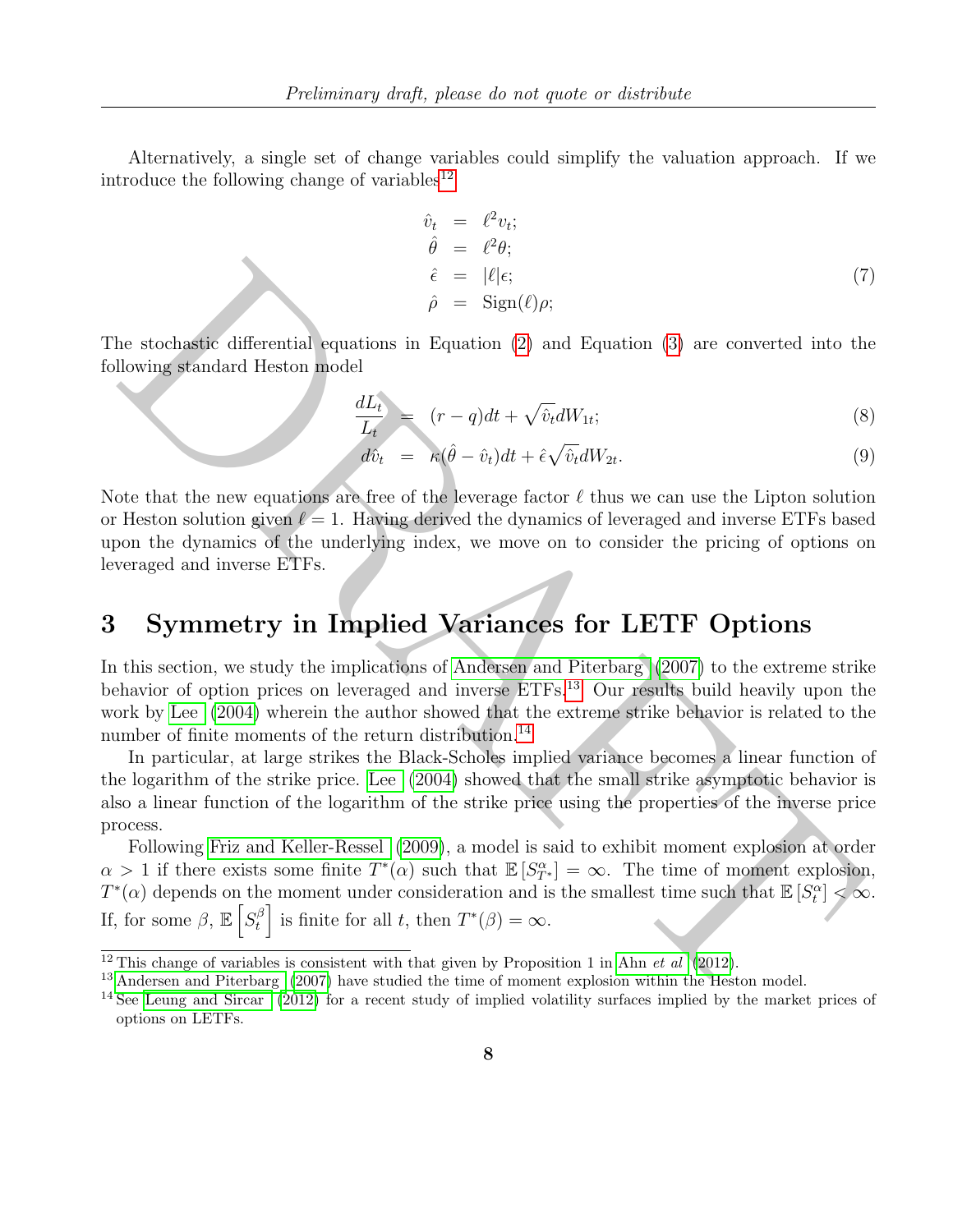[Lee](#page-21-6) [\(2004\)](#page-21-6) showed that the large strike  $(K \gg F_0)$  Black-Scholes implied variance is related to the degree of moment explosion through the following theorem.<sup>[15](#page-0-0)</sup>

### **Theorem 2.** If  $p^* = \sup \{p | \mathbb{E} [S_T^{1+p}] \}$  $\left[T\right]^{\{1+p\}} < \infty$ } and  $\beta_R = \limsup_{x \to \infty} \frac{\sigma_{BS}^2(x)}{|x|/T}$ , then  $\beta_R = 2 - 4\left(\sqrt{p^*(p^*+1)} - p^*\right)$  $(10)$

Lee (2004) showed further that the extreme small strike  $(K \ll F_0)$  asymptotic behavior of the Black-Scholes implied volatility can be related to the degree of moment explosion of the inverse price process through the following theorem.

# **EVALUATION** Interesting the same of  $\beta_R = 2 - 4\left(\sqrt{p^*(p^* - 1)} - p^*\right)$ . (10<br>
Lee (2004) showed further that the extreme small strike  $(K \ll E_0)$  asymptotic behavior of the<br>
lect Scholes implied velatility can be related to t Theorem 3. If  $q^* = \sup \left\{ q \mid \mathbb{E} \left[ S_T^{-q} \right] \right\}$  $\left[T^q\right] < \infty$  and  $\beta_L = \limsup_{x \to \infty} \frac{\sigma_{BS}^2(x)}{|x|/T}$ , then  $\beta_L = 2 - 4\left(\sqrt{q^*(q^*+1)} - q^*\right).$  (11)

When  $\beta_L$  or  $\beta_R$  are zero, the underlying model does not exhibit moment explosion. Note that  $p^* = \alpha_+^* - 1$ , where  $\alpha_+^*$  is the degree of moment explosion, or the critical moment for the process  $S_t$  at time T and  $q^* = \alpha^*$ , where  $\alpha^*$  is the critical moment for the inverse price process  $S_T^{-1}$  $T^{-1}$  at time T.

Andersen and Piterbarg (2007), in their Proposition 3.1, show how to relate the degree of moment explosion  $\alpha_+$  to the parameters in the Heston model as well as the time of moment explosion  $T^*(\alpha_+)$ . Following Corollary 6.2 in Andersen and Piterbarg (2007), the critical moment  $\alpha^*$  is obtained by solving  $T^*(\alpha_+) = T$ .

To solve the critical moment  $\alpha^*$  for the inverse price process, Rollin (2008) showed that if an asset follows a price process described by the Heston model, then the inverse spot price follows a price process described by the Heston model with the following parameters

<span id="page-8-0"></span>
$$
\tilde{\kappa} = \kappa - \rho \epsilon, \qquad \tilde{\rho} = -\rho \qquad \text{and} \qquad \tilde{\theta} = \kappa \theta / \tilde{\kappa} \tag{12}
$$

where the parameters  $\{\tilde{\kappa}, \tilde{\theta}\}$  represent the analogous parameters in the inverse spot price process to those in the non-inverted price process. Using these results, we can study the symmetry of Black-Scholes implied variances at extreme strikes for options on LETFs and ILETFs.

Referring to the parameter translations in Equation (7), we see that the LETF price process  $L_{t,\ell}$  is closely linked to the inverse of the ILETF price process  $L_{t,-\ell}$   $L_{t,\ell} \approx L_{t,-\ell}^{-1}$  $t, -\ell$ . The following table shows the corresponding parameters used for the two price processes when we combine the results in Equation (7) with the result in Equation (12).

<sup>&</sup>lt;sup>15</sup> Here we use the notation  $x = \log(K/F_0)$  for the moneyness with respect to the stock's forward price for contracts expiring T years from today.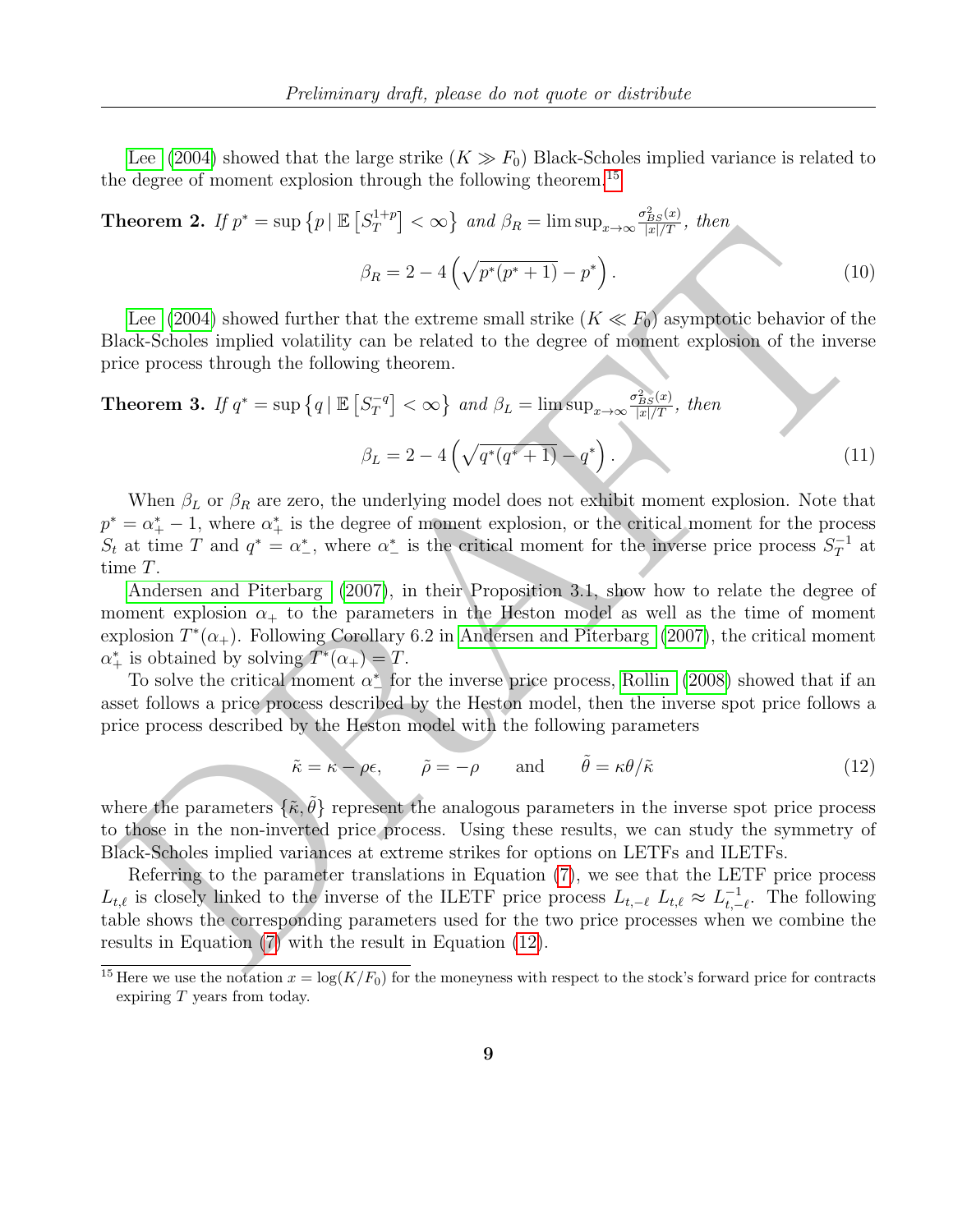| Parameters     | $L_{t,\ell}$       |                                                              |
|----------------|--------------------|--------------------------------------------------------------|
| $\hat{v}_t$    | $\mathbb{Z}_{v_t}$ | $\mathcal{C}_{v_t}$                                          |
| ê              | $ \ell \epsilon$   | $ \ell \epsilon$                                             |
|                | $Sign(\ell)\rho$   | $-\mathrm{Sign}(\ell)\rho$                                   |
| $\hat{\kappa}$ | $\kappa$           | $\kappa-\ell\rho\epsilon$                                    |
|                | -Ή                 | $\ell^2\theta\kappa$<br>$\overline{\kappa-\ell\rho\epsilon}$ |

Table 2: Comparing the parameters used in the Heston model for the LETF price process  $L_{t,\ell}$  and the inverse of ILETF price process  $L_{t,-}^{-1}$  $\frac{-1}{t,-\ell}$ .

 $\oint_{\hat{\mathcal{B}}} \mathbf{S}_{\text{SP}}(t) \rho = \frac{|\xi|_0}{2\pi\epsilon_0}$ <br>  $\frac{\partial}{\partial t} \mathbf{S}_{\text{SP}}(t) \rho = \frac{|\xi|_0}{2\pi\epsilon_0}$ <br>
The Heston model parameters  $\hat{\mathbf{v}}_0$ ,  $\hat{\epsilon}$  and  $\hat{\rho}$  are the same for both processes. In practice, the station model The Heston model parameters  $\hat{v}_t$ ,  $\hat{\epsilon}$  and  $\hat{\rho}$  are the same for both processes. In practice, the Heston model parameters  $\hat{\kappa}$  and  $\hat{\theta}$  are not exactly the same, but they are close. Therefore, the critical moments for the LETF price process  $\alpha_{+,l}^*$  approximates the critical moment for the inverse of ILETF process  $\alpha^*_{-,-l}$ . The theorems above predict that  $\beta_{R,\ell} \approx \beta_{L,-\ell}$ . In other words, the ratio of the Black-Scholes implied variance to the moneyness of deep-in-the-money call options on LETFs equals the ratio of the Black-Scholes implied variance to the moneyness of deep-out-of-the-money call options on ILETFs of the same leveraged amplitude. The asymmetry between these two slopes is related to the volatility of variance  $(\epsilon)$  and increases approximately linearly with the degree of leverage for small values of the volatility of variance. In Sections 4 and 5, we will give two examples of critical moments and asymptotic slopes highlighting the relationships.

## <span id="page-9-0"></span>4 Numerical Simulations

### 4.1 Simulation Parameters

In this section we present numerical simulations to show the dependence of the leverage-skew on model parameters. By studying this dependence, we can hope to endow the reader with an understanding of the patterns predicted by the Heston model. For our numerical simulations, we fix the following parameters

Initial volatility: 
$$
v_0 = (15\%)^2
$$
;  
\nRisk-free interest rate:  $r = 2\%$ ;  
\nDividend yield:  $q = 1\%$ ;  
\nVariance mean-reversion rate:  $\kappa = 2$ ;  
\nLong-term variance:  $\theta = (15\%)^2$ ;  
\nVolatility of variance:  $\epsilon = 0.1$ ;  
\nTime:  $T = 0.5$ ;  
\nInitial stock price:  $S_0 = 100$ .  
\n10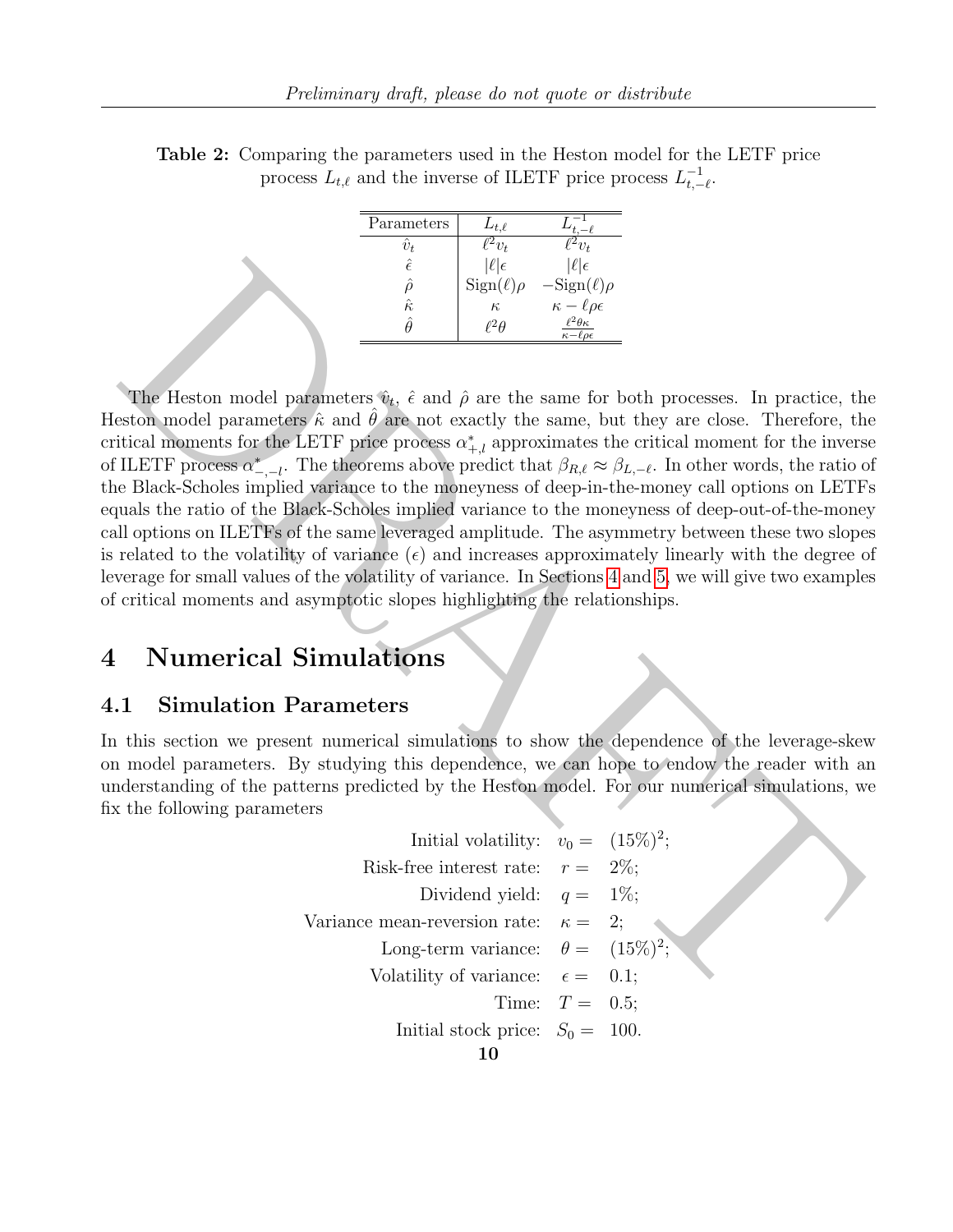In what follows, we vary the correlation  $\rho$  between returns and return variance, the leverage number  $\ell$ , and the strike price K (or equivalently, the moneyness). By varying these parameters, we analyze the model and explain the pattern implied by market prices of options on leveraged and inverse ETFs. The model calibration on the empirical data will be discussed in Section [5.](#page-15-0)

In Figure 3, we vary the strike price of the call option and show the call option price for each leverage number in  $\{-3, -2, -1, 1, 2, 3\}$  keeping the correlation fixed at  $\rho = -0.5$ . The call option prices are seen to be split into pairs, with the prices of the doublets  $\{-\ell, \ell\}$  being comparable.

Figure 3: Simulated call option prices and implied volatilities with different strike price K, different leverage number  $\ell$ , and correlation  $\rho = -0.5$ 



<span id="page-10-0"></span>The Heston model with the current set of parameters is ready to explain the volatility smile. [Hull](#page-21-4) (2011) shows that the call option prices are a monotone increasing functions of the implied volatility. Hence, the higher the implied volatility, the higher the call option price.

### 4.2 Break-Even Strike Prices

Call options that are deep-in-the-money, i.e.,  $K \ll S_0$ , on the LETF with leverage number  $\ell > 0$ are more expensive than the same strike call options on the ILETF with leverage number  $-\ell$ . For options that are deep-out-of-the-money  $(K \gg S_0)$ , the conclusion reverses: the option prices on the ILETF are more expensive than that on the LETFs.<sup>16</sup> These simulated curves are very similar to what we have observed in Figure 3(b). Both simulated and empirical curves imply that there exists a critical (or "break-even") strike price  $(K^*(|\ell|))$  at which the call option price of a LETF with leverage number  $\ell > 0$  equals the call option price on a ILETF with leverage number  $-\ell$ .

 $\frac{16}{16}$  Both of these statements rely on the implicit assumption that  $\rho < 0$ .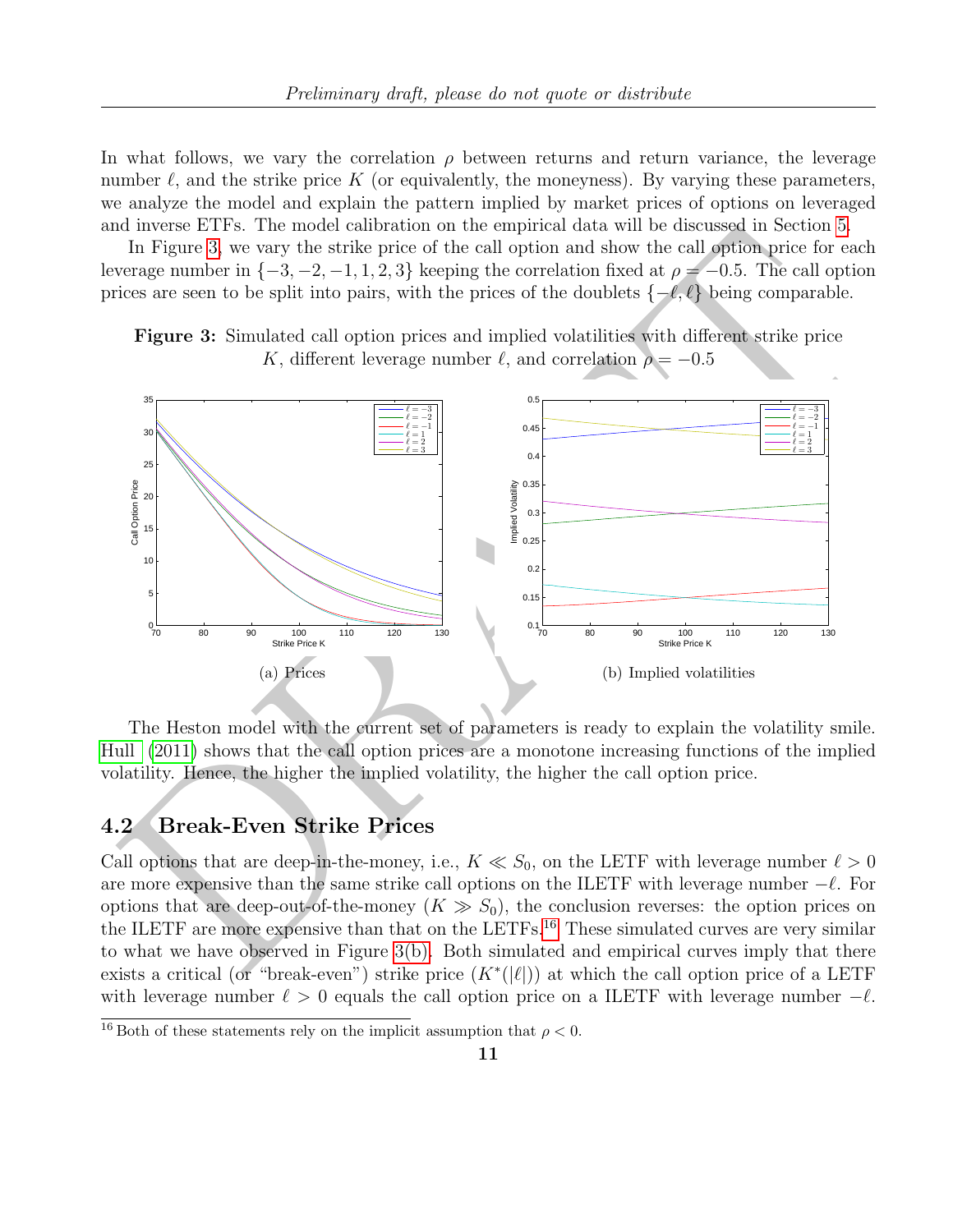Table [3](#page-11-0) reports those critical strike prices that results in equality between the prices of options on LETFs and ILETFs within the same doublet  $(\ell = \pm |\ell|)$  for our numerical simulations. In this particular set of parameters, the break-even strike price/moneyness decreases as the leverage factor increases.

Table 3: Summary of the break-even strike prices that lead to the same option values for leveraged ETFs within the same doublet  $(\ell = \pm |\ell|)$ . For these simulations, we use  $\rho = -0.5$ 

| Leverage Number | $K^*( \ell )$ | <b>Option Price</b> |
|-----------------|---------------|---------------------|
| $\ell = \pm 1$  | \$99.944      | \$4.459             |
| $\ell = \pm 2$  | \$98.289      | \$9.414             |
| $\ell = \pm 3$  | \$95.592      | \$14.794            |
|                 |               |                     |

Table 3 demonstrates the dependence of the break-even prices on the leverage  $|\ell|$ . In Figure [4,](#page-12-0) we plot the difference between call option prices on the LETF and ILETF within the same doublet for different values of the correlation coefficient  $\rho$ . This set of graphs shows that the price difference of the call options is symmetric with respect to  $\rho$ . The simulations further show that the break-even strike prices, when the option price differences equal zero, are independent of  $\rho$ .

<span id="page-11-0"></span>Table 3 demonstrates the break-ween strike prices that lead to the same option values<br>for loweraged ETFs within the same doublet  $(\ell = \pm |\ell|)$ . For these simulations, we use<br> $\rho = -0.5$ <br> $\frac{1}{\ell \pm 4}$  = 869.954 81.179<br> $\ell = \pm$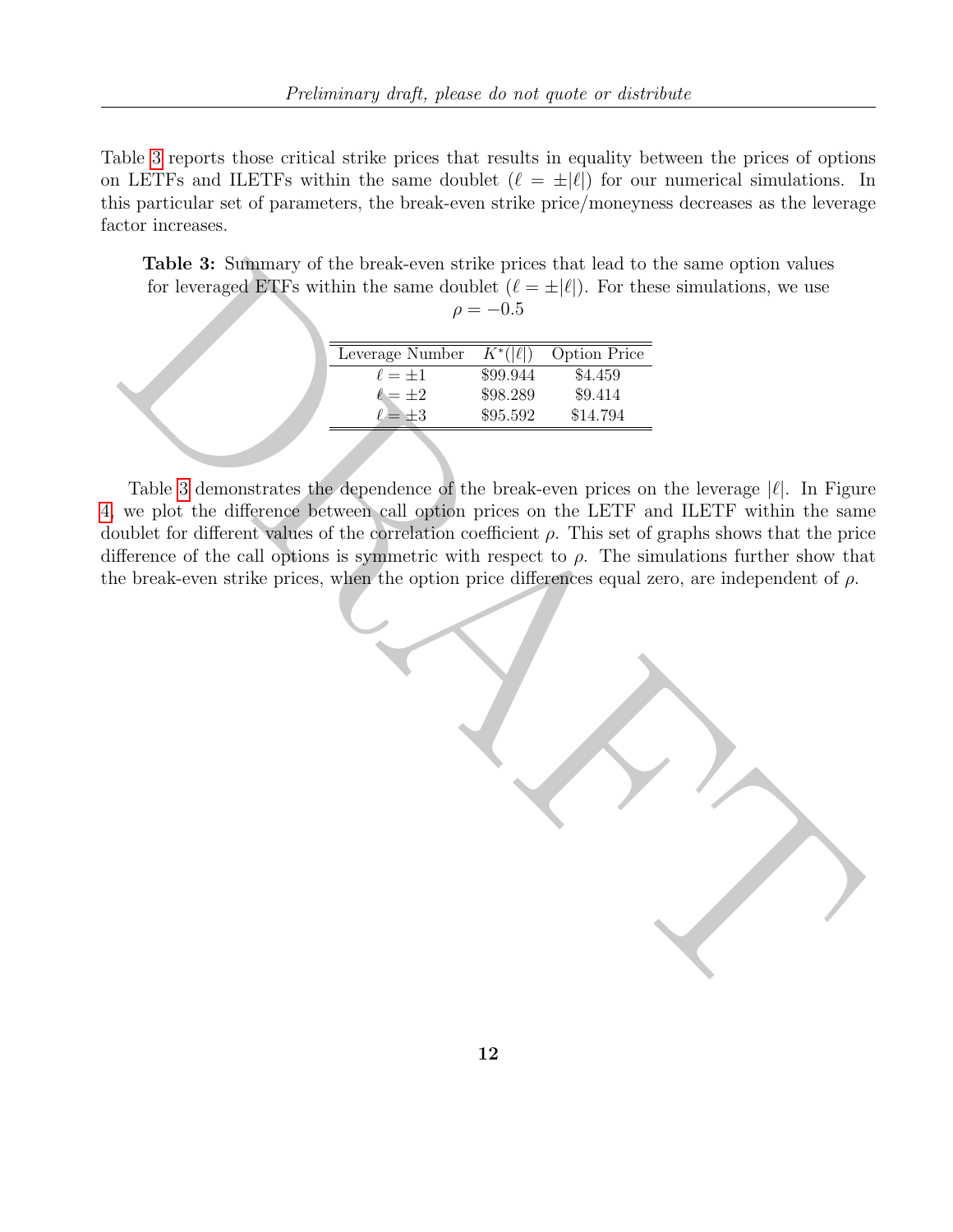<span id="page-12-0"></span>Figure 4: Difference between call option prices for leveraged and inverse leveraged ETFs within the same doublet, for different values of the correlation coefficient  $\rho$  as a function of the strike price of the option contracts. The option contracts in this figure are



Figure 4 make a few aspects of the phenomena predicted by this model clear.

- If the correlation coefficient is zero, the difference between the call option prices is zero. In this case, the changes in the volatility are independent of the changes in the stock price. Hence the Heston model essentially becomes a Black-Scholes model with implied volatility being the expected mean volatility in the Heston model.
- As  $\ell$  increases, the difference between the prices of options on LETF and ILETF increases in magnitude. That can be partially explained that the higher volatility of the leverage funds, the higher option premium.
- Upon changing the sign of  $\rho$ , the cheaper option becomes the more expensive option for fixed strike within the same doublet of ETFs.<sup>[17](#page-0-0)</sup>

<sup>&</sup>lt;sup>17</sup> For example, if the call option with strike K on the positively leveraged ETF with leverage number  $\ell$  is more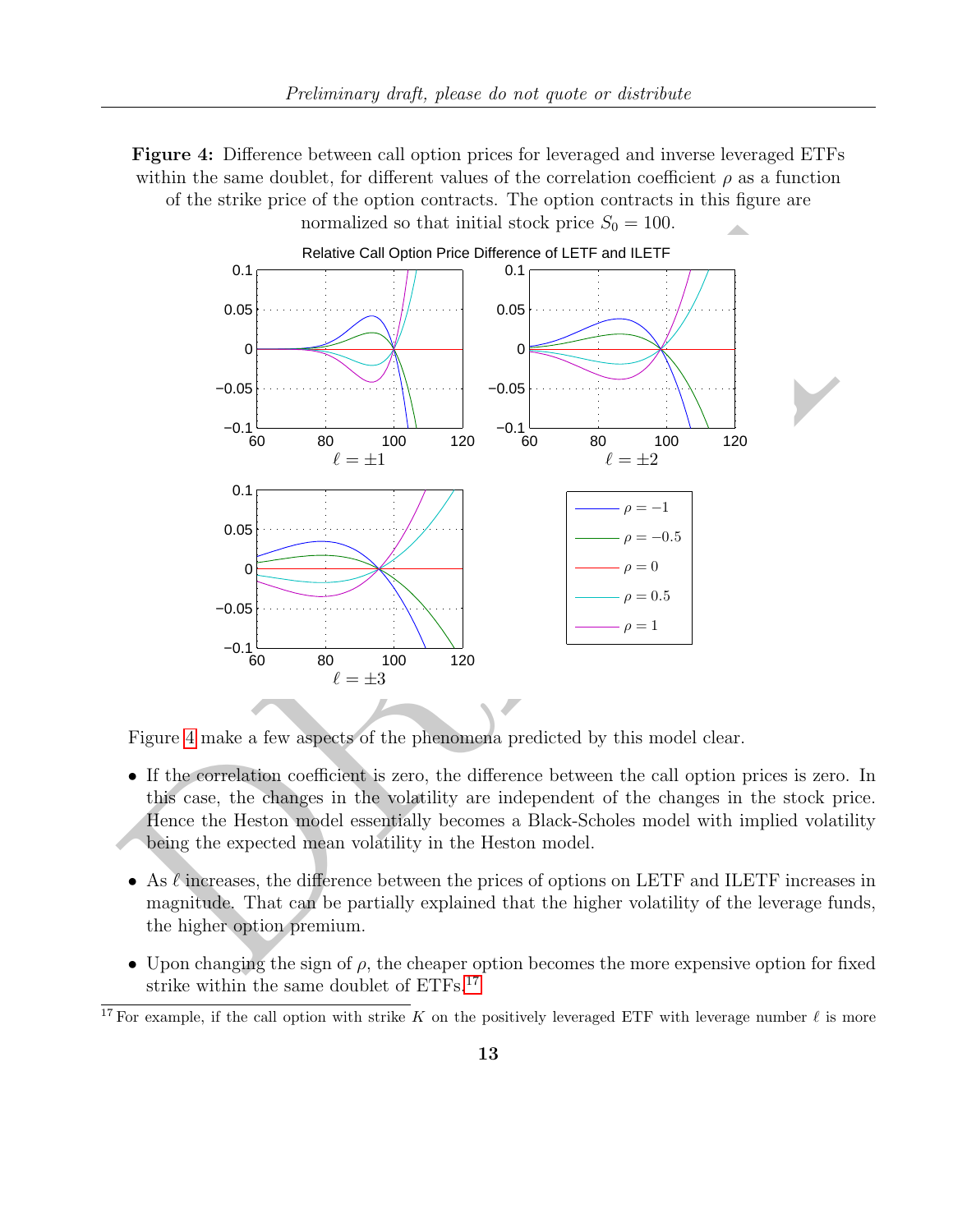• The break-even strike price within each doublet is independent of  $\rho$ . Although we present only a handful of correlation examples in Figure [4,](#page-12-0) this conclusion holds for all values of  $\rho$ .

Note that deep-out-of-the-money call options on ILETFs are more expensive than deep-outof-the-money call options on LETFs when  $\rho < 0$ . If the correlation coefficient  $\rho$  is negative, the volatility and the price of ILETF tend to increase simultaneously. With the same parameters, the price of LETF increases, while the volatility tends to decrease. Intuitively, the ILETF option has a higher probability of ending in-the-money than the analogous LETF. As a result, the call option prices on an ILETF with high strike are often more expensive than call option prices on an LETF when stock price and implied volatility are negatively correlated.

## 4.3 Asymptotic Implied Variance Slope

| or labelity and the price of ILETF tend to increase simultaneously. With the same parameters, the                                                                                                                            |            |                                |              |       |           |  |
|------------------------------------------------------------------------------------------------------------------------------------------------------------------------------------------------------------------------------|------------|--------------------------------|--------------|-------|-----------|--|
| ice of LETF increases, while the volatility tends to decrease. Intuitively, the ILETF option has<br>higher probability of ending in-the-money than the analogous LETF. As a result, the call option                          |            |                                |              |       |           |  |
| ices on an ILETF with high strike are often more expensive than call option prices on an LETI                                                                                                                                |            |                                |              |       |           |  |
| hen stock price and implied volatility are negatively correlated.                                                                                                                                                            |            |                                |              |       |           |  |
|                                                                                                                                                                                                                              |            |                                |              |       |           |  |
| <b>Asymptotic Implied Variance Slope</b><br>$\mathbf{3}$                                                                                                                                                                     |            |                                |              |       |           |  |
| e explore the correspondence present between high-strike asymptotic behavior of positively lever                                                                                                                             |            |                                |              |       |           |  |
| ed ETFs and low-strike asymptotic behavior of negatively leveraged ETFs in Table 4. In this                                                                                                                                  |            |                                |              |       |           |  |
| ntext, it is conventional to study implied variance $-$ as opposed to implied volatility $-$ since im                                                                                                                        |            |                                |              |       |           |  |
| ied variance has an asymptotically linear relationship to the logarithm of the strike price while                                                                                                                            |            |                                |              |       |           |  |
| political volatility has a non-linear asymptotic relationship.                                                                                                                                                               |            |                                |              |       |           |  |
|                                                                                                                                                                                                                              |            |                                |              |       |           |  |
| <b>Table 4:</b> Calculated extreme strike asymptotic behavior of Heston model option prices                                                                                                                                  |            |                                |              |       |           |  |
|                                                                                                                                                                                                                              |            | for leveraged and inverse ETFs |              |       |           |  |
|                                                                                                                                                                                                                              | $\alpha^*$ | $p^*$<br>$\beta_R$             | $\alpha^*_-$ | $q^*$ | $\beta_L$ |  |
| $\ell=-3$                                                                                                                                                                                                                    | 19.5       | 18.5<br>0.0263                 | 42.0         | 42.0  | 0.0118    |  |
| $\ell=-2$                                                                                                                                                                                                                    | 29.1       | 0.0175<br>28.1                 | 62.5         | 62.5  | 0.0079    |  |
| $\ell=-1$                                                                                                                                                                                                                    | 57.8       | 56.8<br>0.0087                 | 124.2        | 124.2 | 0.0040    |  |
| $\ell = +1$                                                                                                                                                                                                                  | 123.5      | 0.0041<br>122.5                | 58.0         | 58.0  | 0.0085    |  |
| $\ell = +2$                                                                                                                                                                                                                  | 62.2       | 0.0081<br>61.2                 | 29.2         | 29.2  | 0.0168    |  |
| $\ell=+3$                                                                                                                                                                                                                    | 41.72      | 40.7<br>0.0121                 | 19.6         | 19.6  | 0.0249    |  |
|                                                                                                                                                                                                                              |            |                                |              |       |           |  |
| Note that $\beta_{R,\ell} \approx \beta_{L,-\ell}$ and the difference between these two is roughly proportional to $\ell$                                                                                                    |            |                                |              |       |           |  |
| or example, $\beta_{R,3} - \beta_{L,-3} \approx 3(\beta_{R,1} - \beta_{L,1})$ . This correspondence can be seen graphically as an                                                                                            |            |                                |              |       |           |  |
| proximate reflection about the at-the-money line $(K = S_0)$ in Figure 5. The pair of line                                                                                                                                   |            |                                |              |       |           |  |
| parameter is to the example, $\ell = 3$ , roughly correspond to those of $\ell = -3$ upon reflection about                                                                                                                   |            |                                |              |       |           |  |
| e line $log(K/S_0) = 0$ .                                                                                                                                                                                                    |            |                                |              |       |           |  |
|                                                                                                                                                                                                                              |            |                                |              |       |           |  |
| expensive than the call option with strike K on the negatively leveraged ETF with leverage number $-\ell$ when<br>$\rho > 0$ then, if $\rho$ is changed to $-\rho$ , the negatively leveraged option becomes more expensive. |            |                                |              |       |           |  |
|                                                                                                                                                                                                                              |            |                                |              |       |           |  |
|                                                                                                                                                                                                                              |            |                                |              |       |           |  |
|                                                                                                                                                                                                                              |            |                                |              |       |           |  |

<span id="page-13-0"></span>Table 4: Calculated extreme strike asymptotic behavior of Heston model option prices for leveraged and inverse ETFs

expensive than the call option with strike K on the negatively leveraged ETF with leverage number  $-\ell$  when  $\rho > 0$  then, if  $\rho$  is changed to  $-\rho$ , the negatively leveraged option becomes more expensive.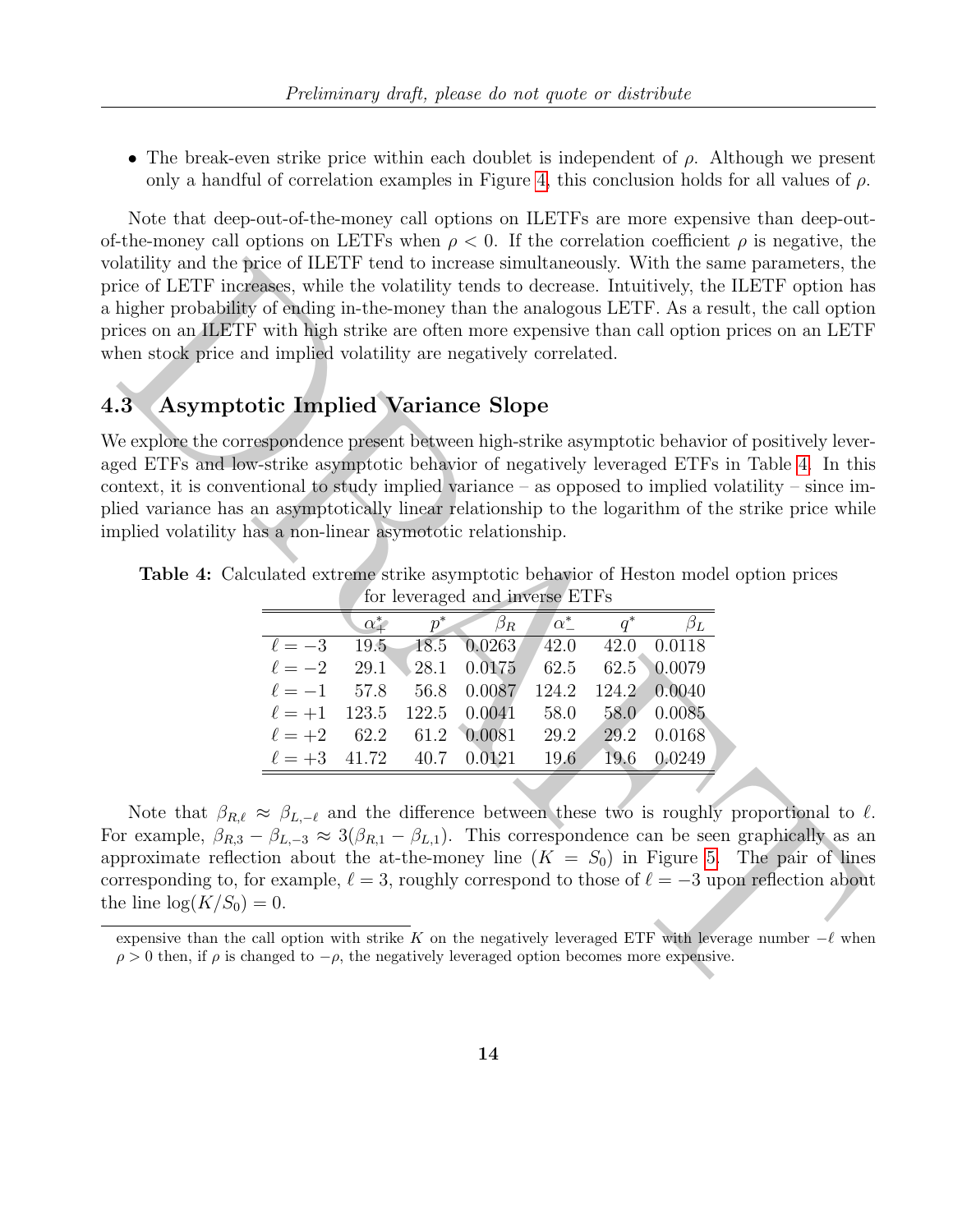<span id="page-14-0"></span>



As an example of how this reflection works in practice, we plot the Black-Scholes implied variance as a function of the log-strike price in Figure 6 for the options priced using the Heston model. The large strike slope of each implied variance curve is nearly parallel to the respective asymptotic line in agreement with the asymptotic behavior of the option prices.

<span id="page-14-1"></span>Figure 6: Examples of Black-Scholes implied variance curves exhibiting asymptotically linear behavior in the limits of small and large strike prices



Different models will have different predictions concerning the asymptotic slopes of implied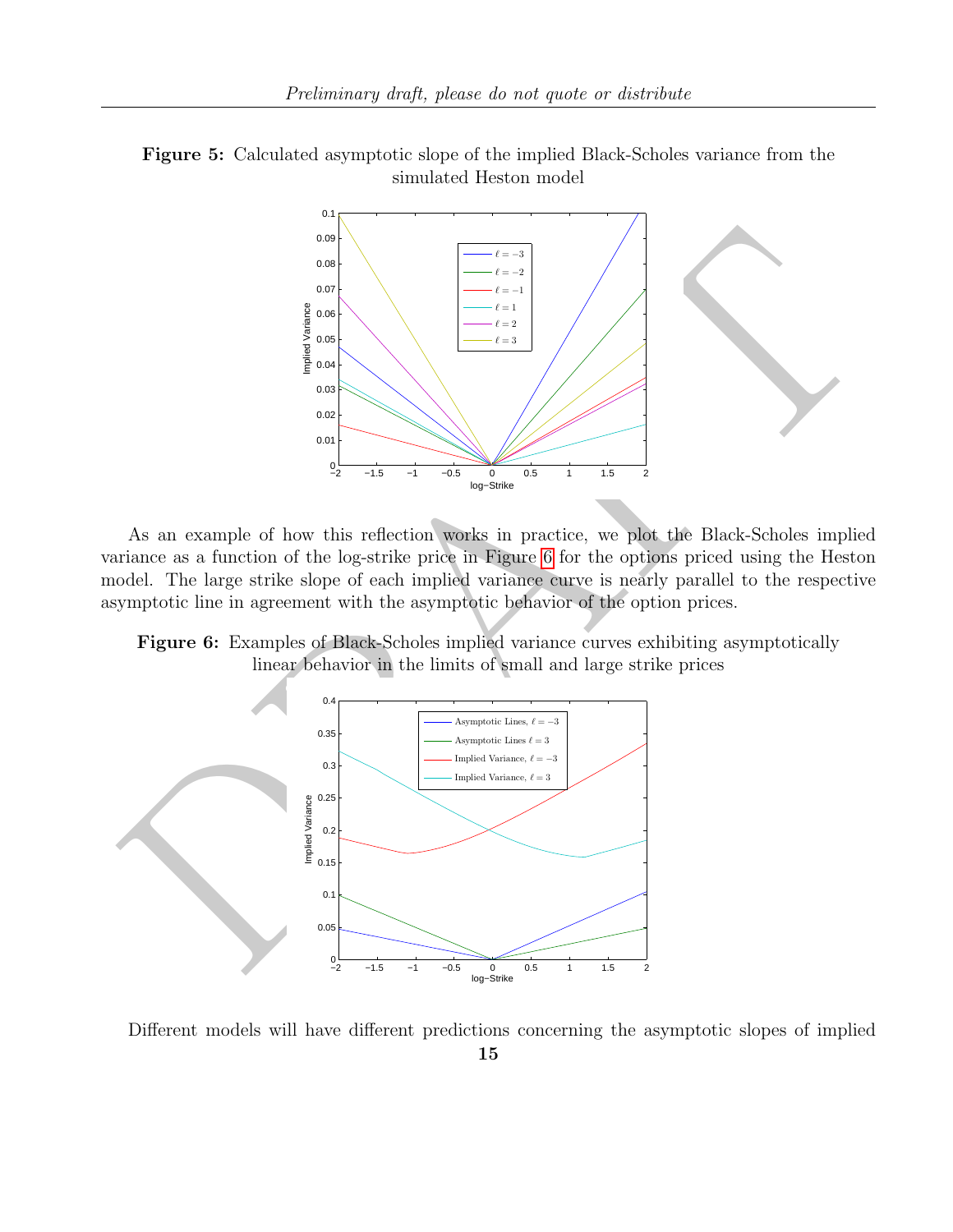variance curves. By studying a cross-section of option prices, one can determine the empirical validity of a given model by simply observing these slopes and comparing the observations to the predictions of a calibrated model. We take this approach in the following section to show the emprical validity of the Heston model.

# 5 Empirical Options Data

In the previous section, we relied on simulated data to test the Heston model's sensitivity to model parameters. In this section, we calibrate our model to options data for all LETFs and ILETFs listed in Table 1.

There are five parameters to calibrate: mean reversion rate  $\kappa$ , long-term variance  $\theta$ , volatility of variance  $\epsilon$ , correlation  $\rho$ , and initial volatility  $v_0$ . Since all the ETFs track the same underlying index, their underlying processes are related through the leverage factor  $\ell$ . The five unknown parameters to be calibrated are therefore common to all members of the sextet.

We follow the most common approach in the option pricing calibration literature and minimize the difference between observed option prices and Heston model option prices:<sup>18</sup>

<span id="page-15-1"></span>
$$
\min_{\kappa,\theta,\epsilon,\rho,v_0} \left\{ \sum_{\ell,T} \omega_{T,\ell} \left( \frac{C_{T,max\,ket{C}}^{(\ell)} - C_{T,model}^{(\ell)}}{L_0^{(\ell)}} \right)^2 \right\}^{1/2}.
$$
\n(13)

<span id="page-15-0"></span>**Empirical Options [D](#page-2-0)ata**<br>the provints section, we relied on simulated data to test the Heston model's sensitivity to modera<br>meters. In this section, we calibrate our model to options data for all LE[T](#page-20-10)Fs and ILETF<br>when the with the weight function  $\omega_{T,\ell}$ . Since the call options values are proportional to the initial price  $L_0^{\ell}$  for each ETF, we normalize the absolute difference of the market price and the model price by dividing by the initial LETF price. Other calibration approaches have been proposed according to the one-to-one relationship between the option price and the implied volatility. Instead of fitting the option prices directly, one could fit the model volatility/variance to the market volatility/variance implied by the Black-Scholes model in the least square sense.<sup>19</sup> For the current paper, we discuss the optimization problem in Equation (13) with equal weight  $\omega_{T,\ell} = 1$ .

Using the procedure outlined above, we solved for the model parameters for over 100 trading days between July and December 2009. The best-fit parameters varied each day, but over 90% of the days have a volatility of variance parameter  $(\epsilon)$  in the range [0.5, 3.5] and a correlation parameter  $(\rho)$  in the range [−0.45, −0.75].

As an example, we again focus on the LETF option data as of October 19, 2009. The optimization procedure is implemented in MATLAB using the routine lsqnonlin. Most optimization procedures are very efficient and require less than 200 function evaluations. Since in-the-money call options on negatively leveraged ETFs have higher prices than the same option on a positively

<sup>&</sup>lt;sup>18</sup> For examples of other papers that have used this calibration procedure, see Bates (1996), Bakshi *et al* (1997), Carr et al (2003) and Schoutens et al (2004).

 $19$  See Kjellin and Lövgren" [\(2006\)](#page-21-15).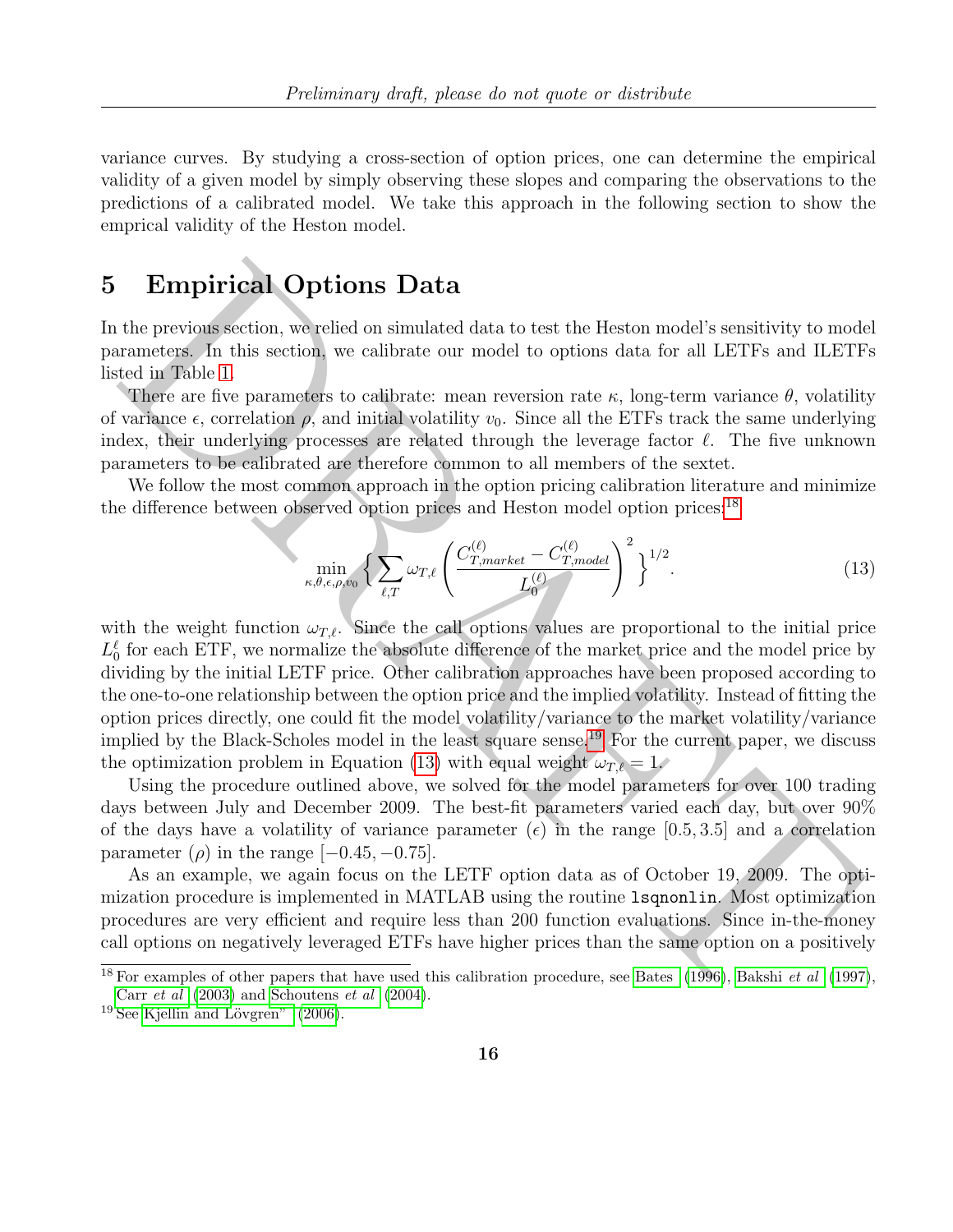<span id="page-16-0"></span>Table 5: Heston model calibration using market prices of options on the sextet of leveraged and inverse leveraged ETFs

|  | 6.8791 0.0669 1.3357 -0.5649 0.0359 |  |
|--|-------------------------------------|--|

leveraged ETFs, we expect the correlation between the asset price and variance to be negative. Indeed, our results indicate the best fit value for the correlation is −0.565.

Since our model uses more options data (option data over a sextet of LETFs), the calibrated parameters are more precisely determined and stable when compared to a calibration using only options on the unleveraged member of the sextet (SPY,  $\ell = 1$ ).

Given the calibrated model parameters in Table 5, we can compute the asymptotic behavior of the implied variance curves. The results of this computation are summarized in Table 6.

<span id="page-16-1"></span>Table 6: Calculated extreme strike asymptotic behavior of Heston model after calibration to market prices of options on the sextet of ETFs with the S&P 500 as the underlying index on October 19, 2009

|                   | $\alpha^*_{\perp}$                                  |  | $p^*$ $\beta_R$ $\alpha^*$ | $q^*$                           |  |
|-------------------|-----------------------------------------------------|--|----------------------------|---------------------------------|--|
| $\ell = -3$ 3.510 |                                                     |  |                            | 2.510 0.1672 9.246 9.246 0.0513 |  |
|                   | $\ell = -2$ 5.055 4.055 0.1101 13.348 13.348 0.0361 |  |                            |                                 |  |
|                   | $\ell = -1$ 9.710 8.710 0.0543                      |  |                            | 25.679 25.679 0.0191            |  |
|                   | $\ell = +1$ 24.711 23.711 0.0207 9.973 9.973 0.0478 |  |                            |                                 |  |
|                   | $\ell = +2$ 12.862 11.862 0.0405 5.185 5.185 0.0881 |  |                            |                                 |  |
|                   | $\ell = +3$ 8.919 7.919 0.0594 3.597 3.597 0.1225   |  |                            |                                 |  |

coraged ET[F](#page-16-0)s, we expect the correlation between the asset prior and variance to be negative<br>coraged E[T](#page-16-1)Fs, we expect the correlation between the asset prior and variance to be negative<br>deed, our results indicate the best f The difference between  $\beta_R^{(\ell)}$  $\mathcal{B}_R^{(\ell)}$  and  $\mathcal{B}_L^{(-\ell)}$  $L^{(-\ell)}$  is more pronounced here than in Table 4 as a result of the volatility of variance  $\epsilon$ . This calibrated parameter  $\epsilon$  is more than ten times larger than that used for the numerical simulations in Section 4. We plot the implied variance curves of the market prices as well as the asymptotic implied variance lines in Figure 7 for SPXU ( $\ell = -3$ ) and UPRO  $(\ell = +3)$ 

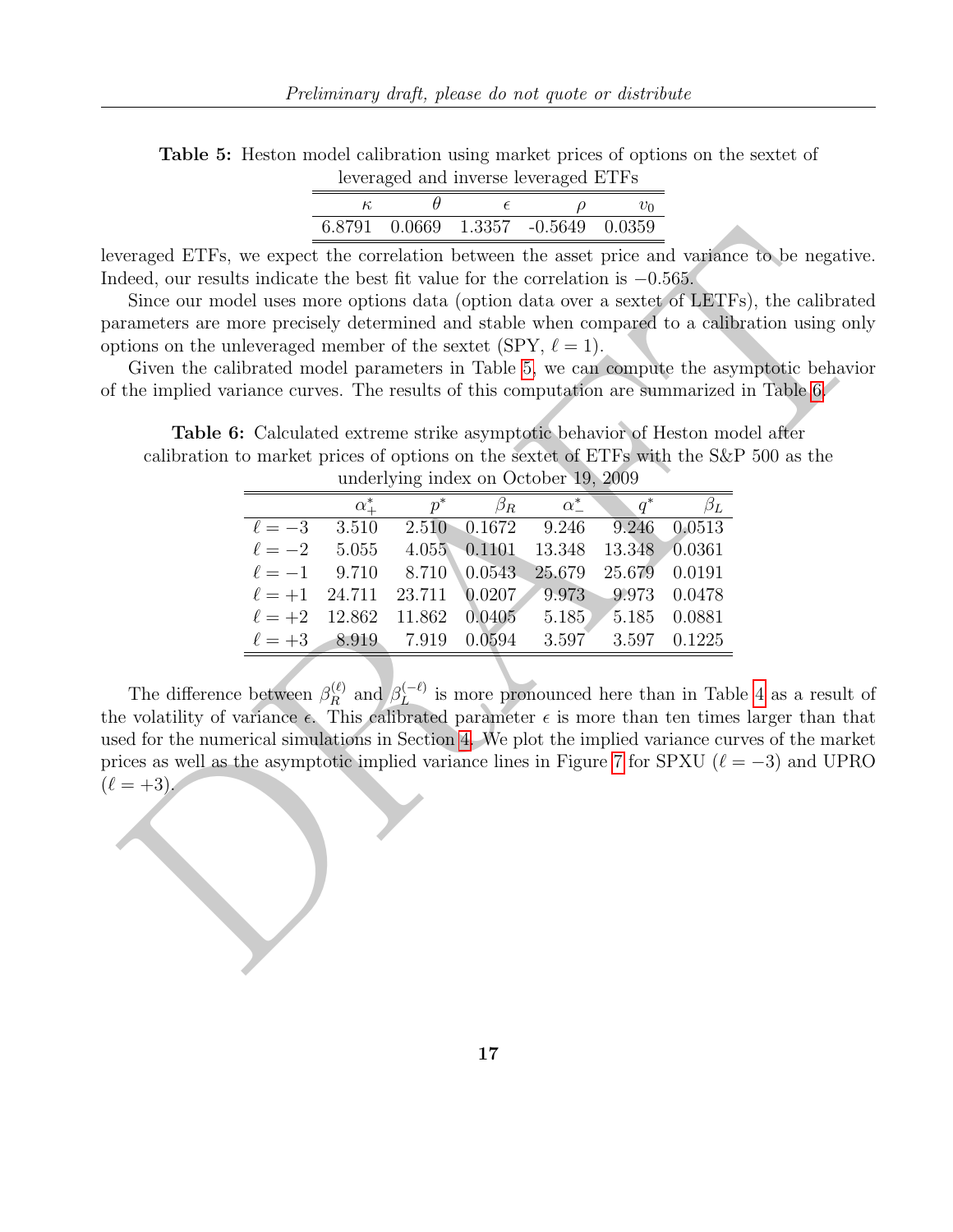<span id="page-17-1"></span>Figure 7: Examples of Black-Scholes implied variance curve for the market prices of options on SPXU and UPRO ( $\ell = \pm 3$ ) on October 19, 2009 and the asymptotic behavior of these curves implied by the calibrated Heston model



The variance implied by the market prices of options on UPRO and SPXU are plotted in bold in Figure 7. The asymptotic behavior of these empirical curves is explained by the calibrated Heston model.

## <span id="page-17-0"></span>6 Conclusion

This paper was motivated by the empirical observations of robust and persistent crooked smiles implied by the option prices on LETFs and ILETFs. In particular, we note that deep-in-themoney call options on the LETF with leverage number  $\ell > 0$  are more expensive than call options with the same moneyness and expiration on the ILETF with leverage number  $-\ell$ . Since the Black-Scholes model cannot properly explain this phenomena, we turn to the Heston stochastic volatility model. Since the call option price of Heston model is given explicitly, it is convenient to analyze the Heston model than other stochastic volatility model, which in general need Monte Carlo simulations. Following Lipton (2001) we derived the option values of LETFs and ILETFs with the same underlying via the Green's function approach. Here we used one important fact that the dynamics of LETFs and ILETFs with the same underlying index have related dynamics.

We gathered pricing data for LETF options on the sextet of ETFs  $(\ell \in \{-3, -2, -1, 1, 2, 3\})$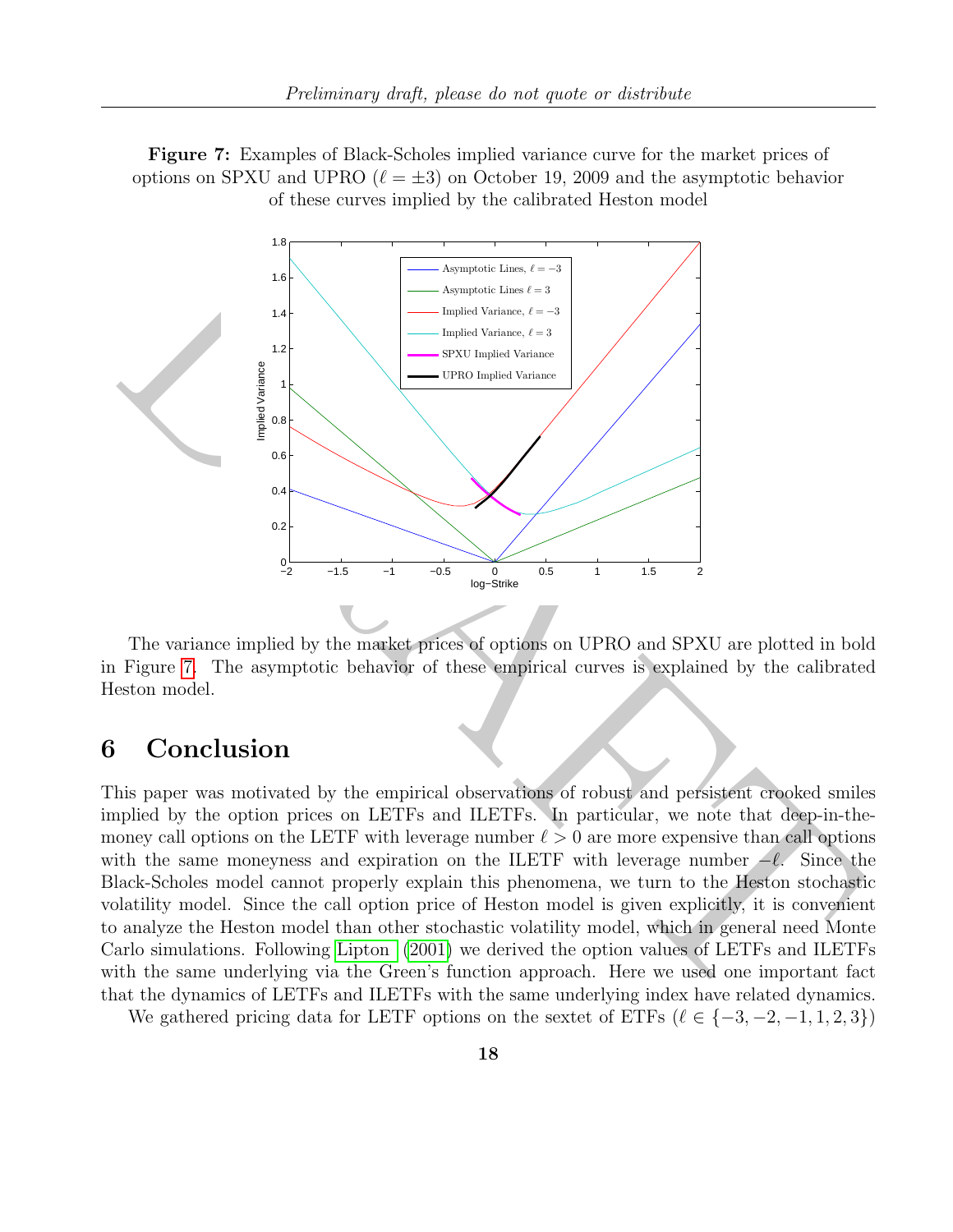with the S&P 500 as the underlying index. We showed that the Heston model can reproduce the crooked smiles observed in the empirical data and, using numerical simulations, showed how different phenomena in the options data could be produced with different model parameters. In particular, we studied the asymptotic behavior of Black-Scholes implied volatility curves and compared these to the predictions given by the Heston model calibrated to the market prices of options.

particular, we strutted the symptoche formation is not the interesting of variable values.<br>
Denote the predictions given by the Heston model calibrated to the material prices of<br> [A](#page-21-9)n important contribution of this paper is An important contribution of this paper is that using options data of LETFs and ILETFs in addition to options data on the underlying index itself can better calibrate the pricing dynamics of the index. Using the closed-form solutions for the option prices of LETFs and ILETFs derived in this paper, practitioners can more effectively and accurately determine the model parameters.

## <span id="page-18-0"></span>A Appendix

Proof of theorem 1 We follow Lipton (2001) for modeling and solving the call option prices on leverage ETFs. Choosing the risk premium  $\lambda = \lambda_0 \sqrt{v}$  we find that the option price  $C(L, v, \tau)$ follows <sup>20</sup>

$$
C_{\tau} - \frac{1}{2}v\ell^2 L^2 C_{LL} - \epsilon \rho v \ell SC_{Lv} - \frac{1}{2}\epsilon^2 v C_{vv} - (r - q)LC_L - \bar{\kappa}(\bar{\theta} - v)C_v + rC = 0, \tag{14}
$$

where  $\tau = T - t$  is the time-to-maturity for the option,  $\bar{\kappa}$  is the new mean-reversion rate and  $\bar{\theta}$ new is mean-reversion variance level, respectively.<sup>21</sup> To simplify the equation above, we write the equation in terms of the forward price  $(F)$  and introduce  $\ddot{C}(\tau, F, v)$ , such that

$$
\check{C}(\tau, F, v) = e^{r\tau} C(\tau, L, v);
$$

$$
F = \Delta e^{(r-q)\tau}.
$$

Then the new variable satisfies the

$$
\check{C}_{\tau} - \frac{1}{2}v\ell^2 F^2 \check{C}_{FF} - \epsilon \rho v \ell F \check{C}_{Fv} - \frac{1}{2} \epsilon^2 v \check{C}_{vv} - \bar{\kappa} (\bar{\theta} - v) \check{C}_v = 0, \qquad (15)
$$

We can write this equation in terms of dimensionless variables by introducing

<span id="page-18-1"></span>
$$
X = \ln \frac{F}{K} = \ln(\frac{S_0}{K}) + (r - q)\tau
$$
  
\n
$$
\Rightarrow U(\tau, X, v) = e^{-X/2} \frac{\check{C}(\tau, F, v)}{K}.
$$
\n(16)

<sup>&</sup>lt;sup>20</sup> Again, for simplicity, we drop the subscript t for the both  $L_t$  and  $v_t$ .

<sup>&</sup>lt;sup>21</sup> Where  $\bar{\kappa}\bar{\theta} = \kappa\theta$  and  $\bar{\kappa} = \kappa + \lambda_0 \epsilon$ .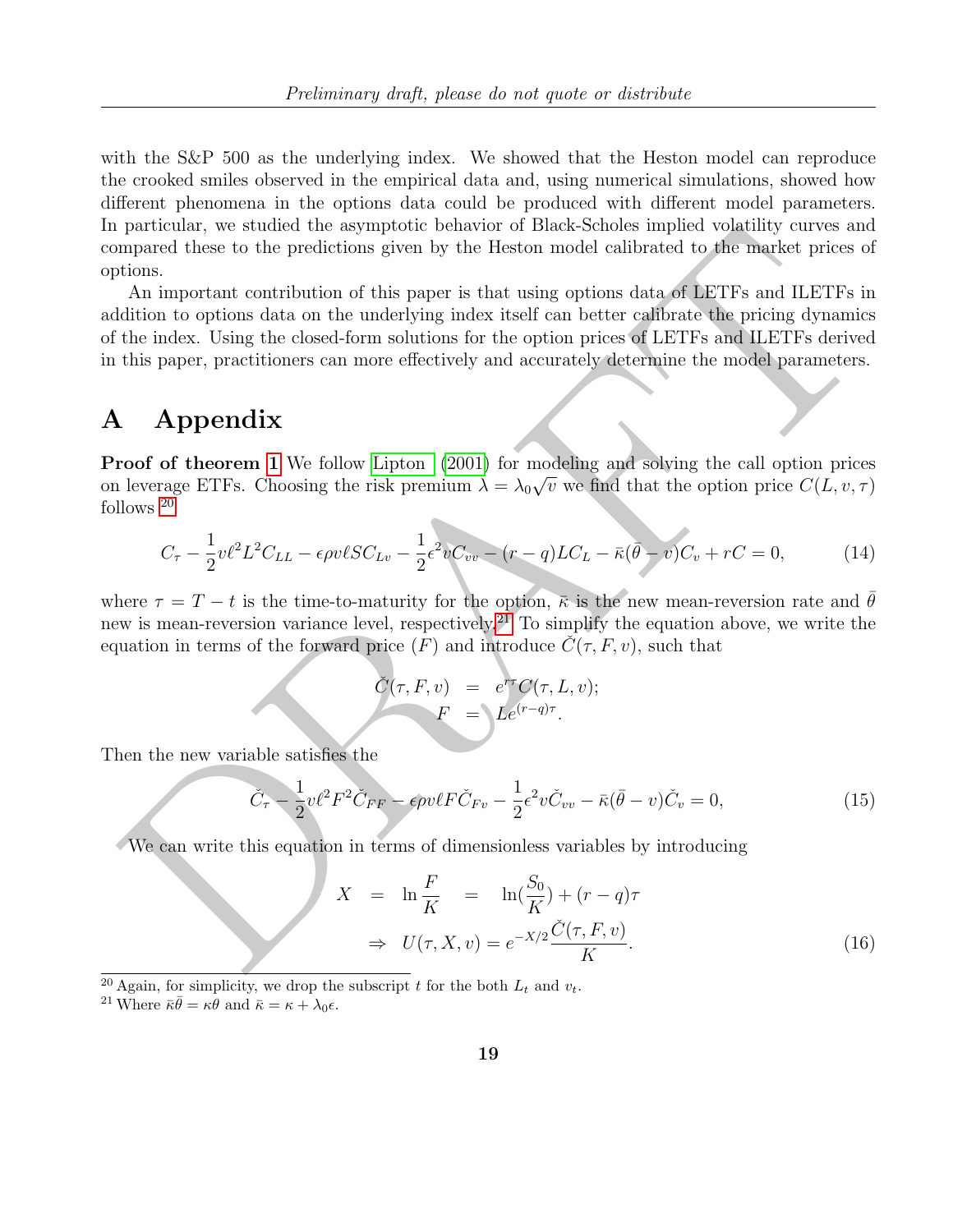Hence  $U(\tau, X, v)$  satisfies

<span id="page-19-1"></span>
$$
U_{\tau} - \frac{1}{2}v\ell^2 U_{XX} - \epsilon \rho v \ell U_{Xv} - \frac{1}{2}\epsilon^2 v U_{vv} - \bar{\kappa}(\bar{\theta} - v)U_v + \frac{1}{8}v\ell^2 U = 0.
$$
 (17)

Equation [\(17\)](#page-19-1) can be solved by introducing a Green's function and applying the boundary condition relevant for the option at interest through the Spectral method (Lipton , 2001). In particular, the solution takes the form

<span id="page-19-2"></span>
$$
U(\tau, X, v) = \frac{1}{2\pi} \int_{-\infty}^{\infty} \int_{-\infty}^{\infty} e^{ik(X'-X)} Z(\tau, k, v) U(0, X', v) dk dX'. \tag{18}
$$

<span id="page-19-0"></span>where

levant for the option at interest through the Spectral method (Lipton, 2001). In particular, the  
\nlution takes the form

\n
$$
U(\tau, X, v) = \frac{1}{2\pi} \int_{-\infty}^{\infty} \int_{-\infty}^{\infty} e^{ik(X'-X)} Z(\tau, k, v) U(0, X', v) dk dX'.
$$
\n(18)

\nhere

\n
$$
Z(\tau, k, Y, v) = \exp\left\{ \frac{\hat{\kappa} \bar{\kappa} \bar{\theta}}{e^2} \tau + i k \theta \tau \frac{\rho \bar{\kappa} \bar{\theta}}{e} - \frac{2\bar{\kappa} \bar{\theta}}{e^2} (\zeta \tau + \ln(\frac{-\mu + \zeta + (\mu + \zeta)e^{-2\zeta \tau}}{2\zeta}) + 2\pi i N \right]
$$
\n
$$
- \frac{v\ell^2(k^2 + 1/4)(1 - e^{-2\zeta \tau})}{2(-\mu + \zeta + (\mu + \zeta)e^{-2\zeta \tau})} \right\}
$$
\n(19)

\n
$$
\mu(k) = \frac{1}{2} (\frac{1}{k} \ell \epsilon \rho + \hat{\kappa})
$$
\n
$$
\zeta(k) = \frac{1}{2} \sqrt{k^2 \ell^2 \epsilon^2 (1 - \rho^2) + 2ik \ell \epsilon \rho \hat{\kappa} + \hat{\kappa}^2 + \frac{\epsilon^2 \ell^2}{4}}
$$
\n
$$
\hat{\kappa} = \bar{\kappa} - \epsilon \ell \rho/2.
$$
\nThe boundary condition of European call options is given by the payoff at maturity

\n
$$
C(\tau = 0, L, v) = \max(L - K, 0).
$$
\n(20)

\nterms of dimensionless variables, this boundary condition can be written as

\n
$$
U(0, X, v) = \max\left(\frac{e^{X/2} - e^{-X/2}, 0}{e^{-X/2}}, 0\right).
$$
\nSince e<sup>X/2</sup> is monotically increasing and e<sup>-X/2</sup> is monotonically decreasing, it follows that

\n
$$
e^{X/\pi} = e^{-X/2} \ge 0 \text{ for all } X \ge 0. \text{ We change the order of integration in Equation (18) to evaluate\n
$$
X' \text{ integral first. This integral takes the simple form given by
$$
\n
$$

$$
\zeta(k) = \frac{1}{2} \sqrt{k^2 \ell^2 \epsilon^2 (1 - \rho^2) + 2ik \ell \epsilon \rho \hat{\kappa} + \hat{\kappa}^2 + \frac{\epsilon^2 \ell^2}{4}}
$$
  

$$
\hat{\kappa} = \bar{\kappa} - \epsilon \ell \rho / 2.
$$

The boundary condition of European call options is given by the payoff at maturity

$$
C(\tau = 0, L, v) = \max(L - K, 0).
$$
\n(20)

In terms of dimensionless variables, this boundary condition can be written as

$$
U(0, X, v) = \max (e^{X/2} - e^{-X/2}, 0).
$$
 (21)

Since  $e^{X/2}$  is monotically increasing and  $e^{-X/2}$  is monotonically decreasing, it follows that  $e^{X/2} - e^{-X/2} \ge 0$  for all  $X \ge 0$ . We change the order of integration in Equation (18) to evaluate the  $X'$  integral first. This integral takes the simple form given by

$$
\int_0^\infty e^{ikX'} \Big( e^{X'/2} - e^{-X'/2} \Big) dX'. \tag{22}
$$

By Evaluating the integral, we derive

$$
U(\tau, X, v) = e^{X/2} Z(\tau, i/2, v) - \frac{1}{2\pi} \int_{-\infty}^{\infty} e^{-ikx} \frac{Z(\tau, k, v)}{k^2 + 1/4} dk
$$
  
=  $e^{X/2} Z(\tau, i/2, v) - \frac{1}{\pi} \int_{0}^{\infty} \frac{\text{Real}(e^{-ikX} Z(\tau, k, v))}{k^2 + 1/4} dk.$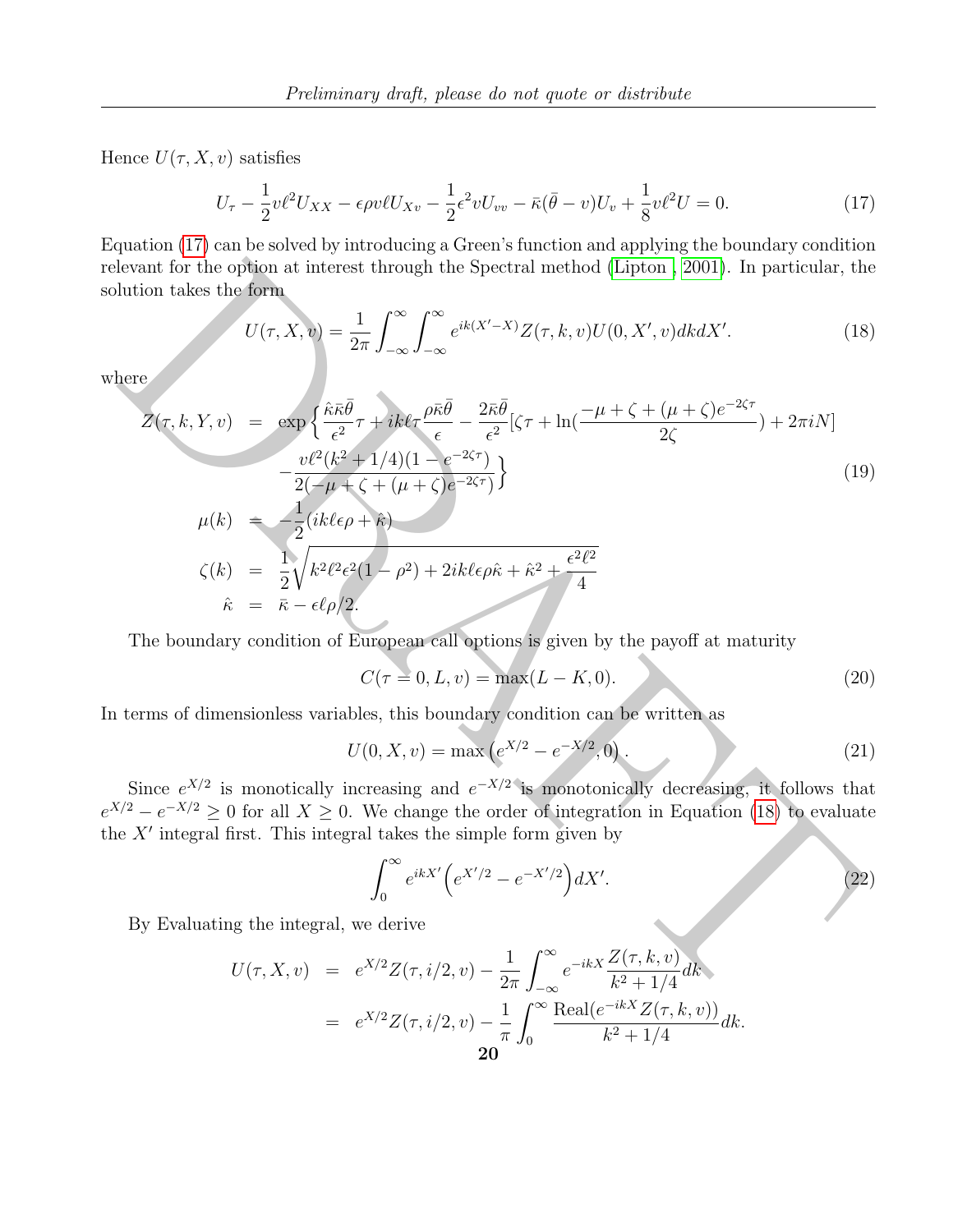In the last step we used the fact that  $Z(\tau,-k,v) = \overline{Z(\tau,k,v)}$ .<sup>[22](#page-0-0)</sup> The value of a European call option in the Heston model is therefore given by Equation [\(16\)](#page-18-1).

## References

- <span id="page-20-3"></span>Ahn, A., Haugh, M., and Jain, A. (2012) Consistent Pricing of Options on Leveraged ETFs. Working paper.
- <span id="page-20-8"></span>Andersen, L., and Piterbarg, V. (2007) Moment explosions in stochastic volatility models. Finance and Stochastics 11: 29-50.
- <span id="page-20-7"></span>Avellaneda, M., and Zhang, S. (2010) Path-Dependence of Leveraged ETF Returns. SIAM Journal on Financial Mathematics 1(1): 586-603.
- <span id="page-20-10"></span>Bakshi, G., Cao, C., and Chen, Z. (1997) Empirical Performance of Alternative Option Pricing Models. Journal of Finance 52(5): 2003-2049.
- <span id="page-20-9"></span>Bates, D. (1996) Jumps and Stochastic Volatility: Exchange Rate Process Implicit in Deutsche Mark Options. The Review of Financial Studies 9(1): 69-107.
- <span id="page-20-1"></span>Beckers, S. (1981) Standard Deviations Implied in Option Process as Predictors of Future Stock Price Variability. Journal of Banking and Finance 5: 363-382.
- <span id="page-20-6"></span><span id="page-20-5"></span>Benaim, S., and Friz, P. (2008) Smile Asymptotics II: Models with Known Moment Generating Functions. Journal of Applied Probability 45(1): 16-32.
- **Leferences**<br>
Inn, A., Haugh, M., and Jaim, A. (2012) Consistent Pricing of Options on Leveraged ETFs<br>
Working paper.<br>
Working paper.<br>
Working paper.<br>
Working Paper.<br>
and Stochastics 11: 29-50.<br>
cellaneda, M., and Zhang, S Benaim, S., and Friz, P. (2009) Regular Variation and Smile Asymptotics. Mathematical Finance 19(1): 1-12.
- <span id="page-20-0"></span>Black, F., and Scholes, M. (1973) The Pricing of Options and Corporate Liabilities. Journal of Political Economy 81: 637-654.
- <span id="page-20-2"></span>Canina, L., and Figlewski, S. (1993) The Informational Content of Implied Volatility. Review of Financial Studies 6: 659-681.
- <span id="page-20-11"></span>Carr, P., German, H., Madan, D., and Yor, M. (2003) Stochastic Volatility for Lévy Process. Mathematical Finance 13: 345-382.
- <span id="page-20-4"></span>de Marco, S., and Martini, C. (2012) Term Structure of Implied Volatility in Symmetric Models with Applications to Heston. *International Journal of Theoretical and Applied Finance* 15(4).

 $\sqrt{2^2 Z(\tau, k, v)}$  denotes the complex conjugation of  $Z(\tau, k, v)$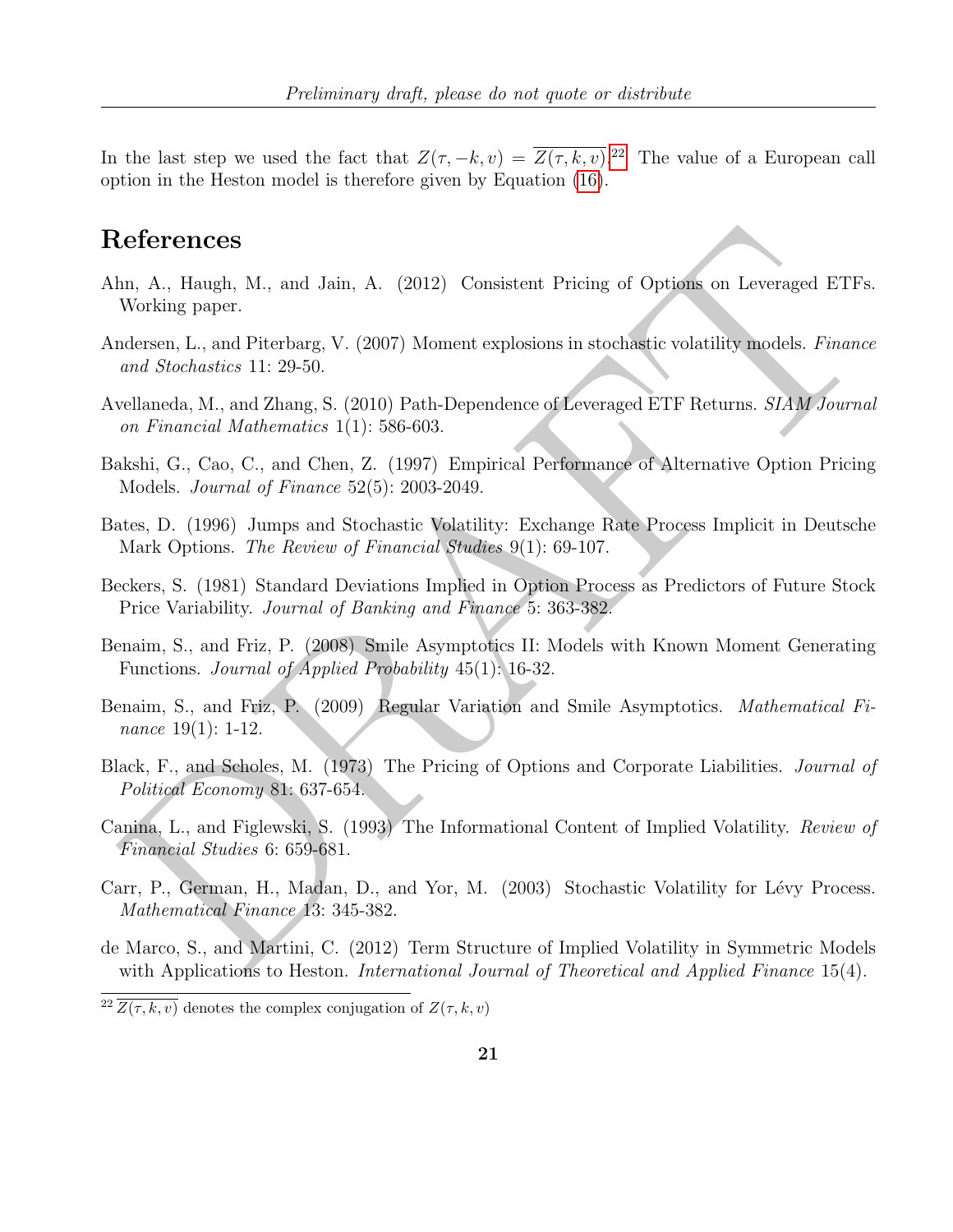<span id="page-21-3"></span>Derman, E., and Kani, I. (1994) The Volatility Smile and Its Implied Tree. RISK 2: 139-145.

- <span id="page-21-5"></span>Dulaney, T., Husson, T., and McCann, C. (2012) Leveraged, Inverse and Futures-Based ETFs. PIABA Bar Journal 19(1): 83-107.
- <span id="page-21-12"></span>Friz, P., and Keller-Ressel, M. (2009) Moment explosions in stochastic volatility models. Encyclopedia of Quantitative Finance.
- <span id="page-21-11"></span>Friz, P., Gerhold, S., Golisashvili, A., and Sturm, A. (2011) On refined volatility smile expansion in the Heston model. Quantitative Finance 11(8): 1151-1164.
- <span id="page-21-0"></span>Heston, S. (1993) A closed-form solution for options with stochastic volatility with applications to bond and currency options. Review of Financial Studies 6: 327-343.
- <span id="page-21-4"></span>Hull, J. (2011) Options, Futures and Other Derivatives. Prentice Hall.
- <span id="page-21-8"></span>Hull, J., and White, A. (1987) The Pricing of Options on Assets with Stochastic Volatilities. Journal of Finance 42: 281-300.
- <span id="page-21-15"></span><span id="page-21-1"></span>Jackwerth, J., and Rubinstein, M. (1996) Recovering Probability Distributions from Option Prices. Journal of Finance 51: 1611-1631.
- 1.4. r., and New Presencesco, in. (2009)<br>
is clonedia of Quarditative Fountar,<br>
iz, P., Gerhold, S., Gollagshvili, A., and Sturm, A. (2011) On refined volatility smile expansion<br>
in the Heston model. Quarditative France: Kjellin, R., and Lövgren, G. (2006) Option Pricing Under Stochastic Volatility. Thesis, Göteborgs Universitet, Göteborg, Sweden.
- <span id="page-21-2"></span>Latane, H., and Rendleman, R. (1976) Standard Deviation of Stock Price Ratios Implied in Option Prices. Journal of Finance 31: 369-381.
- <span id="page-21-6"></span>Lee, R. (2004) Standard Deviation of Stock Price Ratios Implied in Option Prices. Mathematical Finance 14(3): 469-480.
- <span id="page-21-13"></span>Leung, T., and Sircar, R. (2012) Implied Volatility of Leveraged ETF Options. Working Paper.
- <span id="page-21-9"></span>Lipton, A. (2001) Mathematical Methods for Foreign Exchange: A Financial Engineer's Approach. World Scientific.
- <span id="page-21-7"></span>Merton, R. (1976) Option pricing when underlying stock distributions are discontinuous. *Journal* of Financial Economics 3: 125-144.
- <span id="page-21-14"></span>Rollin, S. (2008) Spot Inversion in the Heston Model. Working Paper.
- <span id="page-21-10"></span>Rollin, S., Ferreiro-Castilla, A., and Utzet, F. (2009) A new look at the Heston characteristic function. Working Paper.